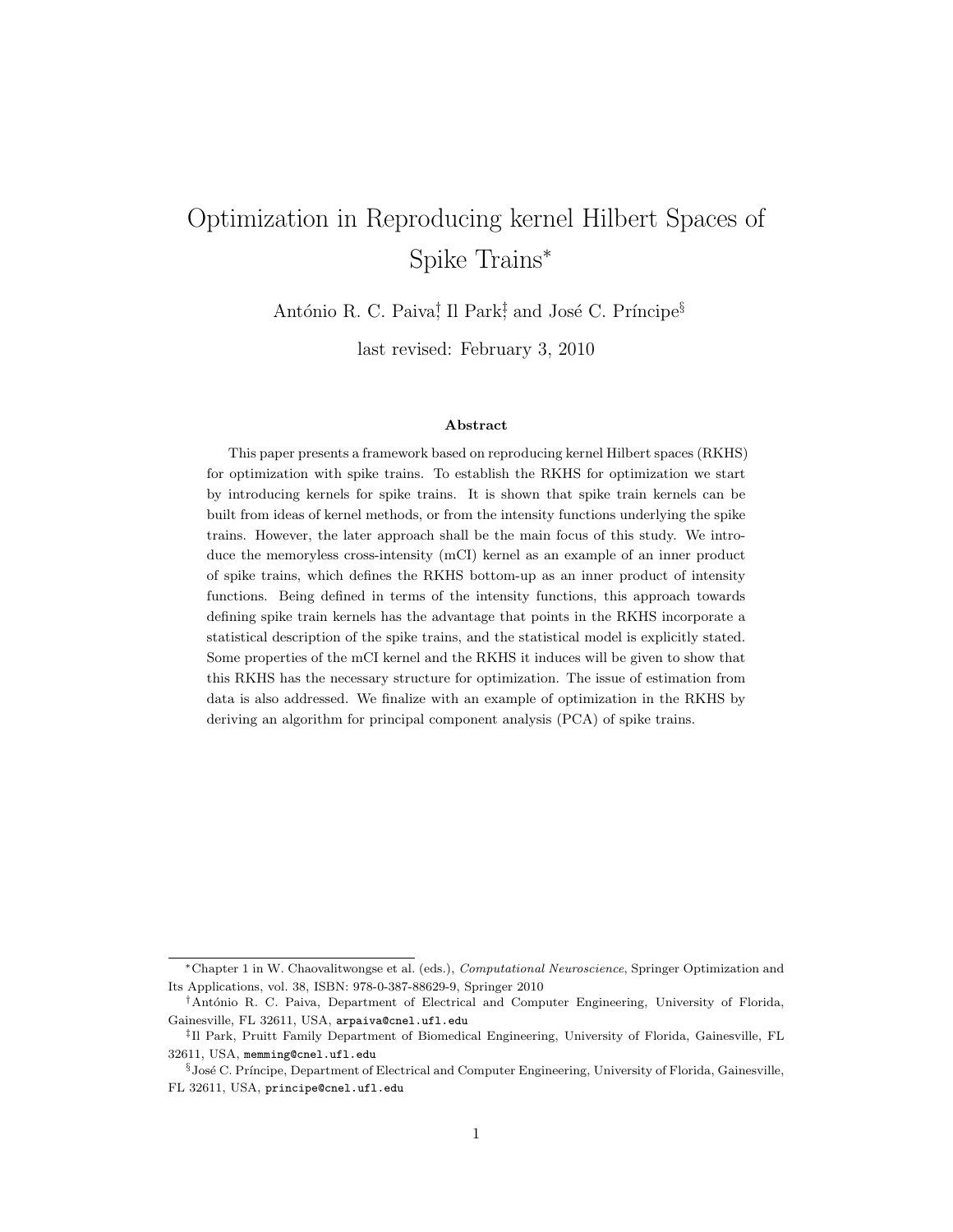## 1 Introduction

A spike train  $s \in \mathcal{S}(\mathcal{T})$  is a sequence of ordered spike times  $s = \{t_m \in \mathcal{T} : m = 1, \ldots, N\}$ corresponding to the time instants in the interval  $\mathcal{T} = [0, T]$  at which a neuron fires. In a different perspective, spike trains are realizations of stochastic point processes. Spike trains can be observed whenever studying either real or artificial neurons. In neurophysiological studies, spike trains result from the activity of multiple neurons in single-unit recordings by ignoring the stereotypical shape of action potentials [1]. And, more recently, there has also been a great interest in using spike trains for biologically inspired computation paradigms such as the liquid-state machine (LSM)  $[2, 3]$  or spiking neural networks (SNN)  $[4, 3]$ . Regardless of the nature of the process giving rise to the spike trains, the ultimate goal is to filter or classify the spike trains to manipulate or extract the encoded information.

Filtering, eigendecomposition, clustering and classification are often formulated in terms of a criterion to be optimized. However, formulation of a criterion and/or optimization directly with spike trains is not a straightforward task. The most widely used approach is to bin the spike trains, obtained by segmenting the spike train in small intervals and counting the number of spikes within each interval [1]. The advantage of this approach is that the randomness in time is mapped to randomness in amplitude of a discrete-time random process, and therefore our usual statistical signal processing and machine learning techniques can be applied. It is known that if the bin size is large compared to the average inter-spike interval this transformation provides a rough estimate of the instantaneous rate. However, the discretization of time introduced by binning leads to low resolution.

The caveats associated with binned spike trains have motivated alternative methodologies involving the spike times directly. For example, to deal with the problem of classification, Victor and Purpura [5, 6] defined a distance metric between spike trains resembling the edit distance in computer science. An alternative distance measure was proposed by van Rossum [7]. Using spike train distances for classification simplifies the problem to that of finding a threshold value. However, for more general problems the range of applications that can be solved directly using distances is limited since these metrics do not lend themselves to optimization. The reason is that although distances are useful concepts in classification and pattern analysis they do not provide a general framework for statistical signal processing and machine learning. Recent attempts were also made to develop a mathematical theory from simple principles [8, 9], such as the definition of an inner product and an associated kernel, but these developments are mainly associated with the earlier proposed distance measures [6, 7].

The framework described in this paper is different in the sense that it does not attempt to propose a distance or criterion directly. Rather, we propose to define first inner product kernel functions<sup>1</sup> for spike trains. These kernels induce reproducing kernel Hilbert spaces (RKHS) of functions on spike trains, which provide the needed mathematical structure to easily define and optimize criteria for a diverse range of problems. Another advantage of

<sup>1</sup>Throughout this document we will refer to inner products and kernels indistinguishably since they represent the same concept. However, stated more correctly, kernels denote inner products in a reproducing kernel Hilbert space of functions on the arguments of the kernel.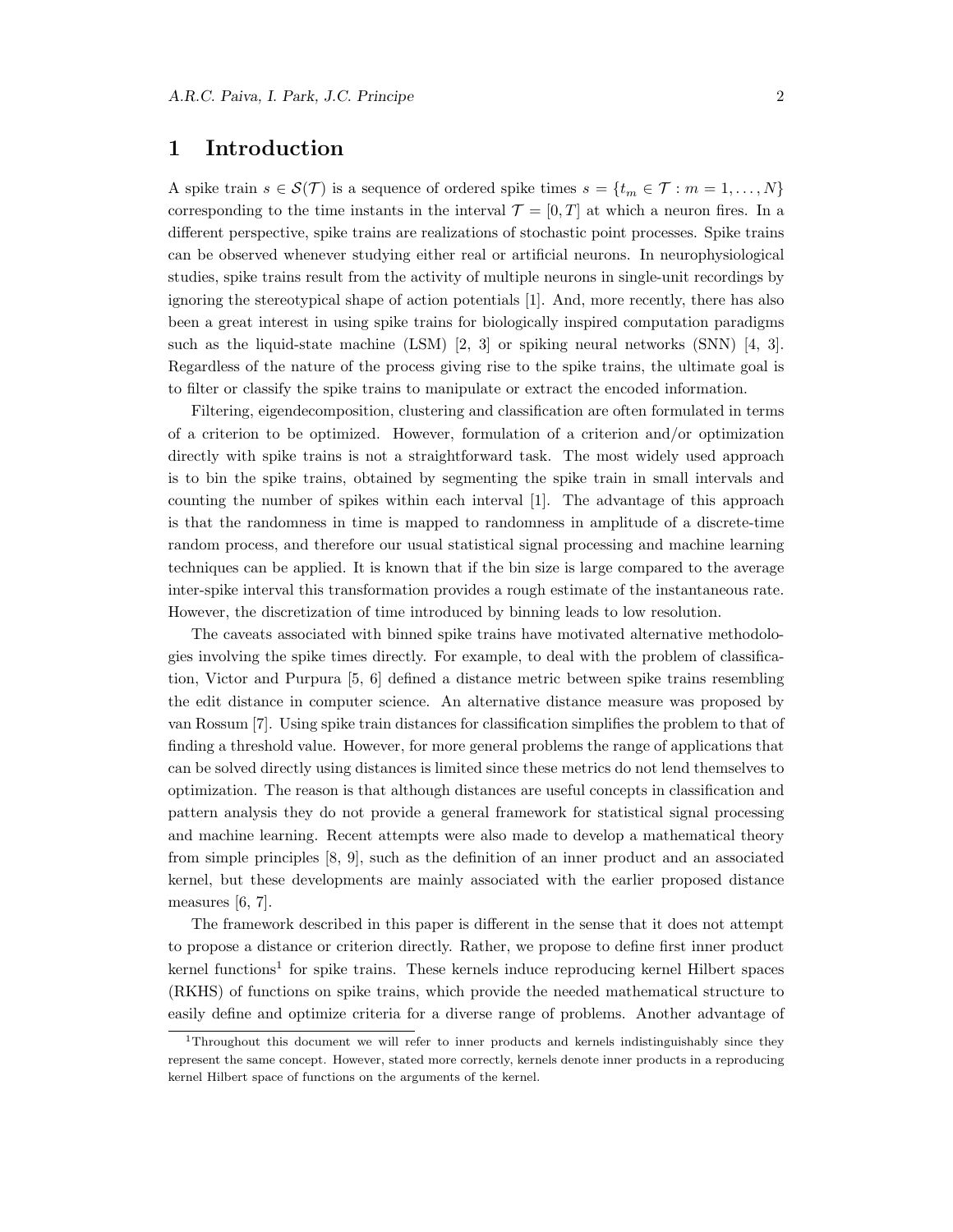this approach is that many of the difficulties found in manipulating spike trains which lead to the use of binning are implicitly taken care of through the mapping to the RKHS. In this paper we exemplify the construction of an RKHS by defining an inner product of spike trains called memoryless cross-intensity  $(mCI)$  kernel. This spike train kernel defines the RKHS bottom-up as an inner product of intensity functions and thus incorporates a statistical description of the spike trains. As will be showed later, this particular kernel is related to the generalized cross-correlation (GCC) [10] but provides a more principled and broader perspective on many spike train methods reported in the literature.

For continuous and discrete random processes, RKHS theory has already been proven essential in a number of applications, such as statistical signal processing [11, 12] and detection [13, 14, 15], as well as statistical learning theory [16, 17, 18]. Indeed, Parzen showed that several statistical signal processing algorithms can be stated as optimization problems in the RKHS and easily solved [11, 12]. For instance, the cross-correlation function used throughout statistical analysis and signal processing, including the celebrated Wiener filter [19], is a valid kernel and induces an RKHS space [11]. Although frequently overlooked, RKHS theory plays a pivotal role in kernel methods [16, 17] because it is the reason for the famed kernel trick which allows for the otherwise seemingly intractable task of deriving and applying kernel techniques.

In the following, we introduce how to define spike train kernels and present some examples. A systematic approach which builds the RKHS from the ground up is followed by defining inner products for spike trains. The main advantage in this path is a general and mathematically precise methodology which, nevertheless, can easily be interpreted intuitively by analyzing the definition of the inner product or, conversely, defining the inner product to match our understanding of a given problem. In this study we present the mCI kernel as an example, since it incorporates a statistical description of the spike trains and the statistical model is clearly stated, but the ideas can be easily extended. A number of properties are proved for the mCI kernel, and the relationships between the RKHS and congruent spaces are discussed for additional insight. The issue of estimation from data is also addressed. Finally, the usefulness of an RKHS framework for optimization is demonstrated through the derivation of an algorithm for principal component analysis (PCA) of spike trains.

## 2 Some background on RKHS theory

In this section, some basic concepts of kernel methods and RKHS theorem necessary for the understanding of the next sections are reviewed. The notation was purposely chosen to be different from the one used later since the presentation here is meant to be as general and introductory as possible.

The fundamental result in RKHS theory is the famed Moore-Aronszajn theorem [20, 21]. Let  $K$  denote a generic symmetric and positive definite function of two variables defined on some space E. That is, a function  $K(\cdot, \cdot): E \times E \to \mathbb{R}$  such that it verifies:

(i) Symmetry:  $K(x, y) = K(y, x), \quad \forall x, y \in E.$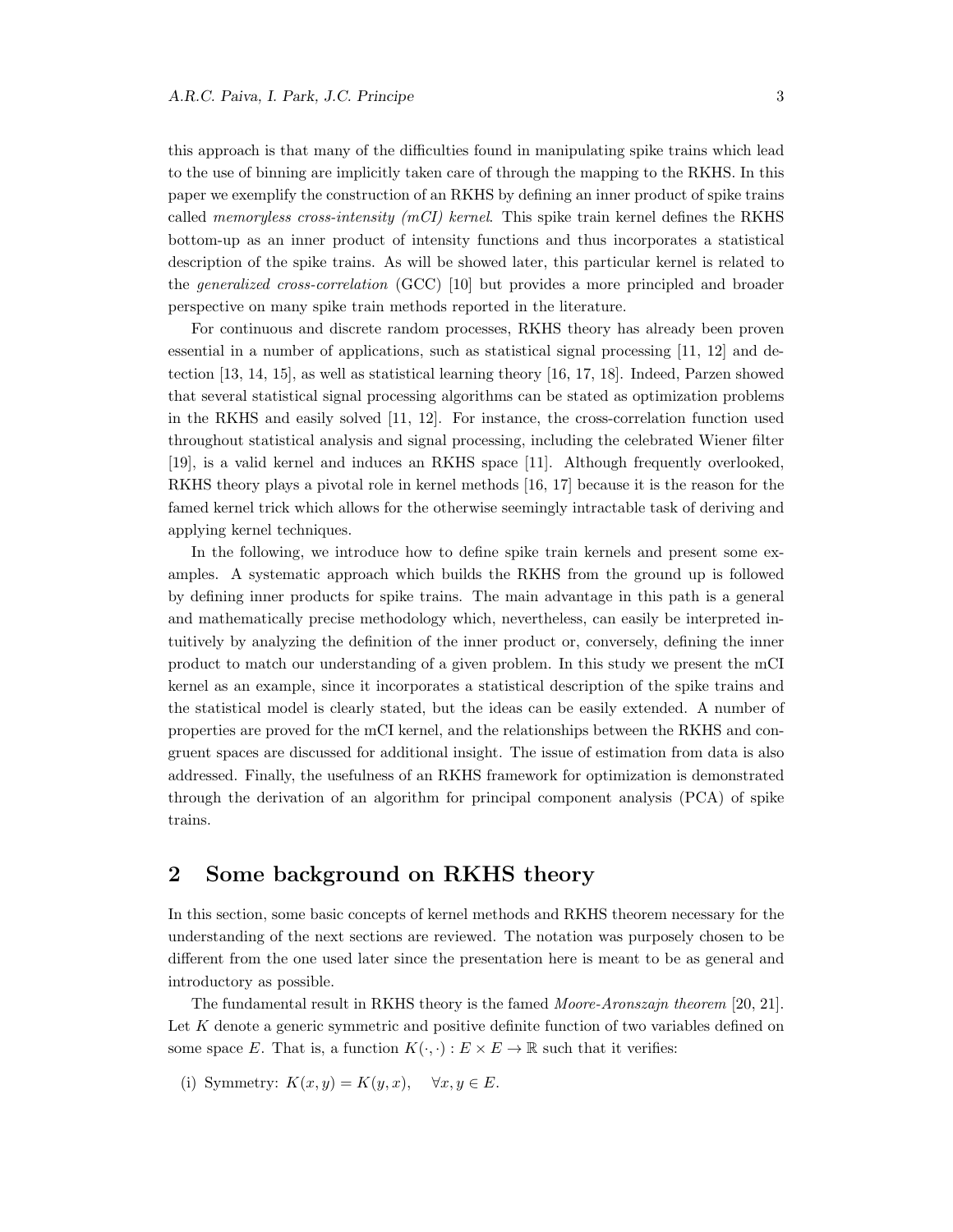(ii) Positive definiteness: for any finite number of  $l$  ( $l \in \mathbb{N}$ ) points  $x_1, x_2, \ldots, x_l \in E$  and any corresponding coefficients  $c_1, c_2, \ldots, c_l \in \mathbb{R}$ ,

$$
\sum_{m=1}^{l} \sum_{n=1}^{l} c_m c_n K(x_m, x_n) \ge 0.
$$
 (1)

These are sometimes called the Mercer conditions [22] in the kernel methods literature. Then, the Moore-Aronszajn theorem [20, 21] guaranties that there exists a unique Hilbert space H of real valued functions defined on E such that, for every  $x \in E$ ,

- (i)  $K(x, \cdot) \in \mathcal{H}$ , and
- (ii) for any  $f \in \mathcal{H}$

$$
f(x) = \langle f(\cdot), K(x, \cdot) \rangle_{\mathcal{H}}.
$$
 (2)

The identity on equation (2) is called the *reproducing property* of K and, for this reason,  $\mathcal{H}$ is said to be an RKHS with reproducing kernel K.

Two essential corollaries of the theorem just described can be observed. First, since both  $K(x, \cdot)$  and  $K(y, \cdot)$  are in H, we get from the reproducing property that

$$
K(x, y) = \langle K(x, \cdot), K(y, \cdot) \rangle_{\mathcal{H}}.
$$
\n(3)

Hence, K evaluates the inner product in this RKHS. This identity is the kernel trick, well known in kernel methods, and is the main tool for computation in this space. Second, a consequence of the previous properties and which can be seen easily in the kernel trick is that, given any point  $x \in E$ , the representer of evaluation in the RKHS is  $\Psi_x(\cdot) = K(x, \cdot)$ . Notice that the functional transformation  $\Psi$  from the input space E into the RKHS  $H$ evaluated for a given x, and in general any element of the RKHS, is a real function defined on E.

A quite interesting perspective to RKHS theory is provided by Parzen's work [23]. In his work, Parzen proved that for any symmetric and positive definite function there exists a space of Gaussian distributed random variables defined in the input space of the kernel for which this function is the covariance function [11]. Notice that, assuming stationarity and ergodicity, this space might just as well be thought of as a space of random processes. That is to say that any kernel inducing an RKHS denotes simultaneously an inner product in the RKHS and a covariance operator in another space. Furthermore, it is established that there exists an isometric inner product-preserving mapping, a *congruence*, between these two spaces. Consequently, the RKHS  $H$  induced by the kernel and the space of random variables where this kernel is a covariance function are said to be congruent. This is an important result as it sets up a correspondence between the inner product due to a kernel in the RKHS to our intuitive understanding of the covariance function and associated linear statistics. In other words, due to the congruence between the two spaces an algorithm can be derived and interpreted in any of the spaces.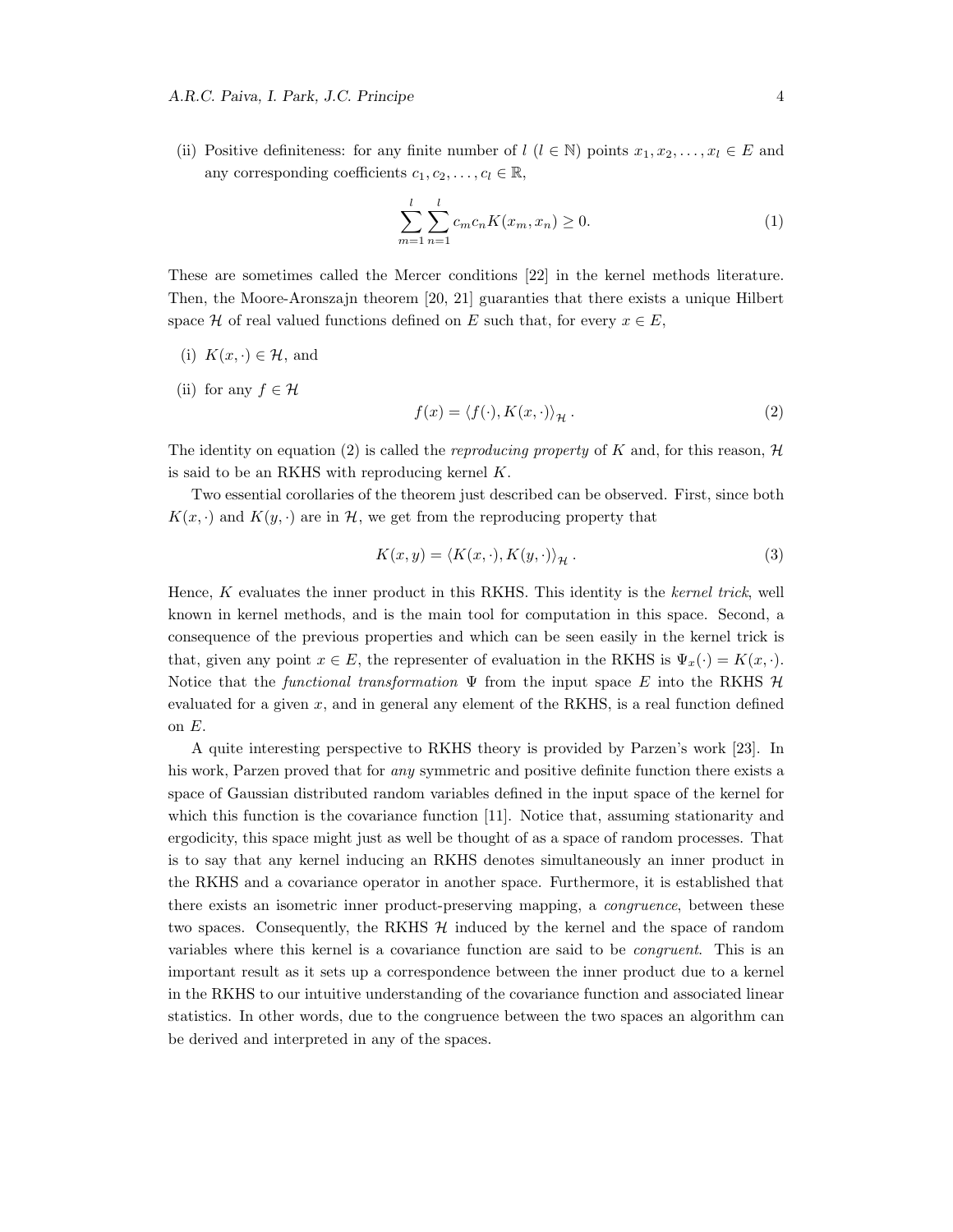## 3 Inner product for spike times

Denote the mth spike time in a spike train indexed by i as  $t_m^i \in \mathcal{T}$ , with  $m \in \{1, 2, ..., N_i\}$ and  $N_i$  the number of spike times in the spike train. To simplify the notation, however, the spike train index will be omitted if is irrelevant for the presentation or obvious from the context.

The simplest inner product that can be defined for spike trains operates with only two spike times at a time, as observed by Carnell and Richardson [8]. In the general case, such an inner product can be defined in terms of a kernel function defined on  $\mathcal{T} \times \mathcal{T}$  into the reals, with  $\mathcal T$  the interval of spike times. Let  $\kappa$  denote such a kernel. Conceptually, this kernel operates in the same way as the kernels operating on data samples in kernel methods [16] and information theoretic learning [24]. Although it operates only with two spike times, it will play a major role whenever we operate with complete realizations of spike trains. Indeed, as the next sections show, the estimators for one of the kernels we define on spike trains rely on this kernel as an elemental operation for computation.

To take advantage of the framework for statistical signal processing provided by RKHS theory,  $\kappa$  is required to be a symmetric positive definite function. By the Moore-Aronszajn theorem [20], this ensures that an RKHS  $\mathcal{H}_{\kappa}$  must exist for which  $\kappa$  is a reproducing kernel. The inner product in  $\mathcal{H}_{\kappa}$  is given as

$$
\kappa(t_m, t_n) = \langle \kappa(t_m, \cdot), \kappa(t_n, \cdot) \rangle_{\mathcal{H}_\kappa} = \langle \Phi_m, \Phi_n \rangle_{\mathcal{H}_\kappa}.
$$
 (4)

where  $\Phi_m$  is the element in  $\mathcal{H}_\kappa$  corresponding to  $t_m$  (that is, the transformed spike time).

Since the kernel operates directly on spike times and is, typically, undesirable to emphasize events in this space,  $\kappa$  is further required to be *shift-invariant*; that is, for any  $\theta \in \mathbb{R},$ 

$$
\kappa(t_m, t_n) = \kappa(t_m + \theta, t_n + \theta), \quad \forall t_m, t_n \in \mathcal{T}.
$$
\n<sup>(5)</sup>

In other words, the kernel is only sensitive to the difference of the arguments and, consequently, we may also write  $\kappa(t_m, t_n) = \kappa(t_m - t_n)$ .

For any symmetric, shift-invariant, and positive definite kernel, it is known that  $\kappa(0) \geq$  $|\kappa(\theta)|^2$  This is important in establishing  $\kappa$  as a similarity measure between spike times. In other words, as usual, an inner product should intuitively measure some form of interdependence between spike times. However, notice that the conditions posed do not restrict this study to a single kernel. Quite on the contrary, any kernel satisfying the above requirements is theoretically valid and understood under the framework proposed here although, obviously, the practical results may vary.

An example of a family of kernels that can be used (but not limited to) are the radial basis functions [25],

$$
\kappa(t_m, t_n) = \exp(-|t_m - t_n|^p), \quad t_m, t_n \in \mathcal{T},
$$
\n(6)

for any  $0 < p \leq 2$ . Some well known kernels, such as the widely used Gaussian and Laplacian kernels, are special cases of this family for  $p = 2$  and  $p = 1$ , respectively.

<sup>2</sup>This is a direct consequence of the fact that symmetric positive definite kernels denote inner products that obey the Cauchy-Schwarz inequality.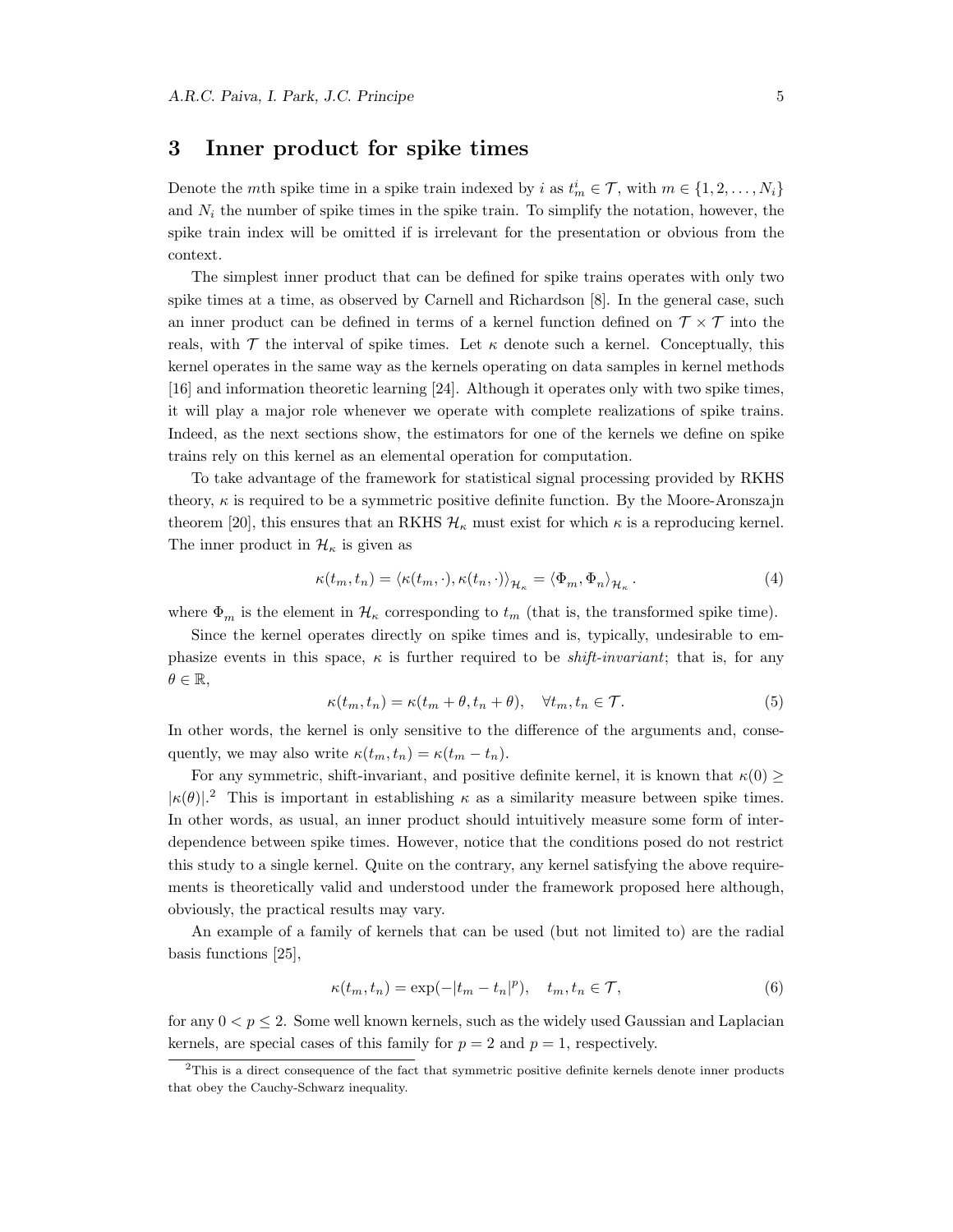It is interesting to notice that shift-invariant kernels result in a natural norm induced by the inner product with the following property,

$$
\|\Phi_m\| = \sqrt{\kappa(0)}, \quad \forall \Phi_m \in \mathcal{H}_\kappa. \tag{7}
$$

Since the norm of the transformed spike times in  $\mathcal{H}_\kappa$  is constant, all the spike times are mapped to the surface of an hypersphere in  $\mathcal{H}_{\kappa}$ . The set of transformed spike times is called the manifold of  $\mathcal{S}(\mathcal{T})$ . Moreover, this shows in a different perspective why the kernel used needs to be non-negative. Furthermore, the *geodesic distance* corresponding to the length of the smallest path contained within this manifold (in this case, the hypersphere) between two functions in this manifold,  $\Phi_m$  and  $\Phi_n$ , is given by

$$
d(\Phi_m, \Phi_n) = \|\Phi_m\| \arccos\left(\frac{\langle \Phi_m, \Phi_n \rangle}{\|\Phi_m\| \|\Phi_n\|}\right)
$$

$$
= \sqrt{\kappa(0)} \arccos\left[\frac{\kappa(t_m, t_n)}{\kappa(0)}\right].
$$
(8)

Put differently, from the geometry of the transformed spike times, the kernel function is proportional to the cosine of the angle between two transformed spike times in  $\mathcal{H}_{\kappa}$ . Because the kernel is non-negative, the maximum angle is  $\pi/2$ , which restricts the manifold of transformed spike times to a small area of the hypersphere. With the kernel inducing the above metric, the manifold of the transformed points forms a *Riemannian space*. However, this space is not a linear space. Fortunately, its span is obviously a linear space. In fact, it equals the RKHS associated with the kernel. Although this is not a major problem, computing with the transformed points will almost surely yield points outside of the manifold of transformed spike times. This means that such points cannot be mapped back to the input space directly. Depending on the aim of the application this may not be necessary, but if required, it may be solvable through a projection to the manifold of transformed input points.

## 4 Inner product for spike trains

Although any kernel verifying the conditions discussed in the previous section induces an RKHS and therefore is of interest on itself, the fact that it only operates with two spike times at a time limits its practical use. In particular, spike trains are sets of spike times but we have not yet addressed the problem of how to combine the kernel for all spike times. One immediate approach is to utilize the linearity of the RKHS  $[8]$ . If the mth spike time is represented in the RKHS by  $\Phi_m$ , then the spike train can be represented in the RKHS as the sum of the transformed spike times,

$$
\Psi = \sum_{m=1}^{N} \Phi_m.
$$
\n(9)

Notice that if a spike time is represented by a given function, say, an impulse, the spike train will be a sum of time-shifted impulses centered at the spike times. Then equation (9)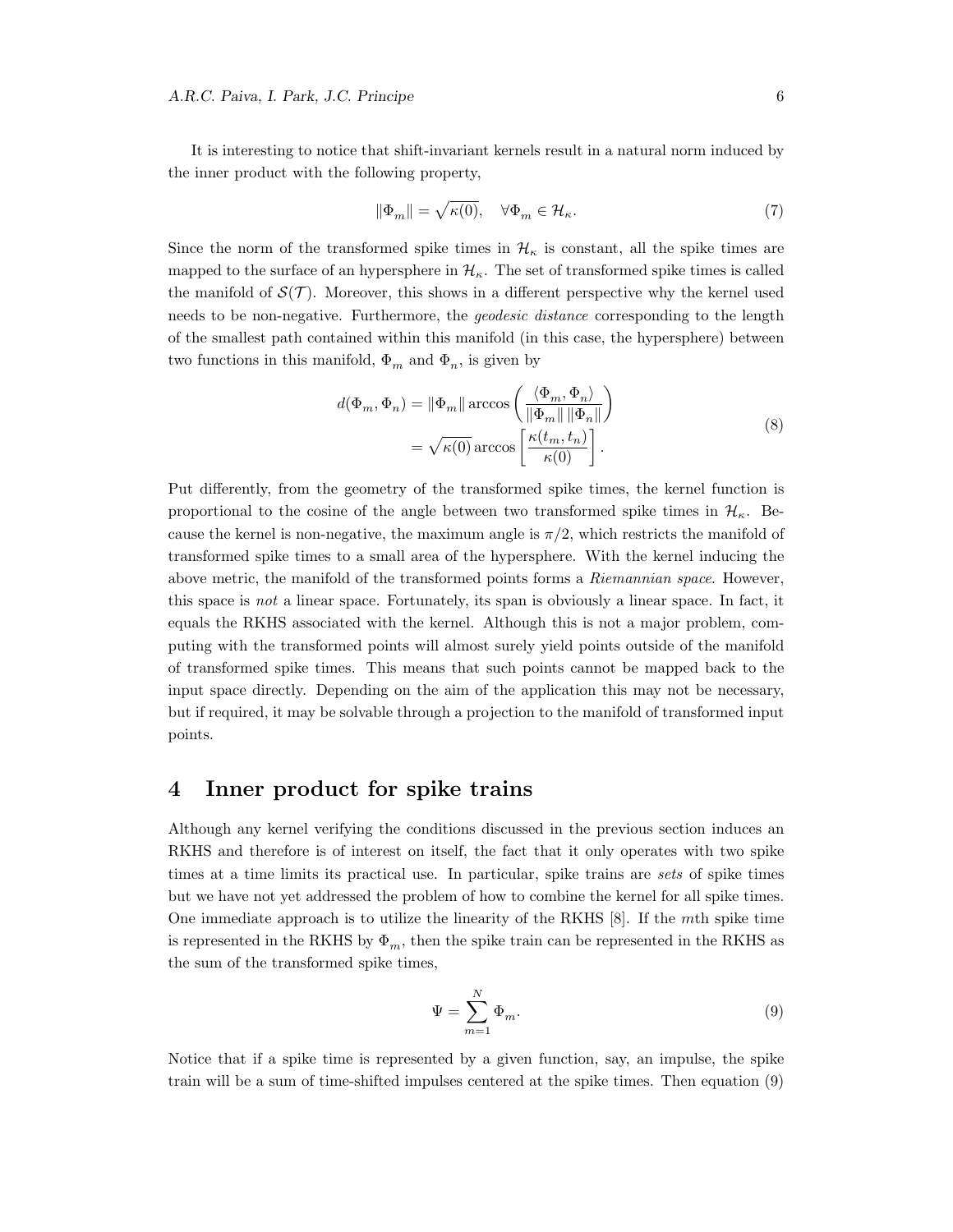implies that the mapping of the spike train into the RKHS induced by the spike time kernel is linear. Using the linearity of the RKHS it results that the inner product of spike trains is

$$
\langle \Psi_{s_i}, \Psi_{s_j} \rangle_{\mathcal{H}_{\kappa}} = \sum_{m=1}^{N_i} \sum_{n=1}^{N_j} \langle \Phi_m^i, \Phi_n^j \rangle_{\mathcal{H}_{\kappa}} = \sum_{m=1}^{N_i} \sum_{n=1}^{N_j} \kappa(t_m^i, t_n^j).
$$
 (10)

It must be remarked that equation (10) is only one example of a spike train kernel from inner products on spike times. Indeed, as is commonly done in kernel methods, more complex spike train kernels can be defined utilizing the kernel on spike times as a building block equating the nonlinear relationship between the spike times. On the other hand, the main disadvantage in this approach towards spike train analysis is that the underlying model assumed for the spike train is not clearly stated. This is important in determining and understanding the potential limitations of a given spike train kernel for data analysis.

Rather than utilizing this direct approach, an alternative construction is to define first a general inner product for the spike trains from the fundamental statistical descriptors. In fact, it will be seen that the inner product for spike trains builds upon the kernel on single spike times. This bottom-up construction of the kernel for spike trains is unlike the previous approach and is rarely taken in machine learning, but it exposes additional insight on the properties of the kernel and the RKHS it induces for optimization and data analysis.

A spike train is a realization of an underlying stochastic point process [26]. In general, to completely characterize a point process, the conditional intensity function must be used. The Poisson process is a special case because it is memoryless and therefore the intensity function (or rate function) is sufficient [26, chapter 2]. Spike trains in particular have been found to be reasonably well modeled as realizations of Poisson processes [27, chapter 2]. Hence, for the remaining of this study only Poisson spike trains are considered.

Consider two spike trains,  $s_i, s_j \in \mathcal{S}(\mathcal{T})$ , with  $i, j \in \mathbb{N}$ . Denote the intensity of the underlying Poisson processes by  $\lambda_{s_i}(t)$  and  $\lambda_{s_j}(t)$ , respectively, where  $t \in \mathcal{T} = [0, T]$  denotes the time coordinate. Note that the dependence of the intensity function on  $t$  indicates that the Poisson processes considered may be inhomogeneous (i.e., non-stationary). For any practical spike train and for finite  $T$ , we have that

$$
\int_{\mathcal{T}} \lambda_{s_i}^2(t)dt < \infty. \tag{11}
$$

As a consequence, the intensity functions of spike trains are valid elements of  $L_2(\mathcal{T}) \subset L_2$ . Moreover, in this space, we can define an inner product of intensity functions as the usual inner product in  $L_2$ ,

$$
I(s_i, s_j) = \langle \lambda_{s_i}, \lambda_{s_j} \rangle_{L_2(\mathcal{T})} = \int_{\mathcal{T}} \lambda_{s_i}(t) \lambda_{s_j}(t) dt.
$$
 (12)

We shall refer to  $I(\cdot, \cdot)$  as the memoryless cross-intensity (mCI) kernel. Notice that the mCI kernel incorporates the statistics of the processes directly, and treats seamlessly even the case of inhomogeneous Poisson processes.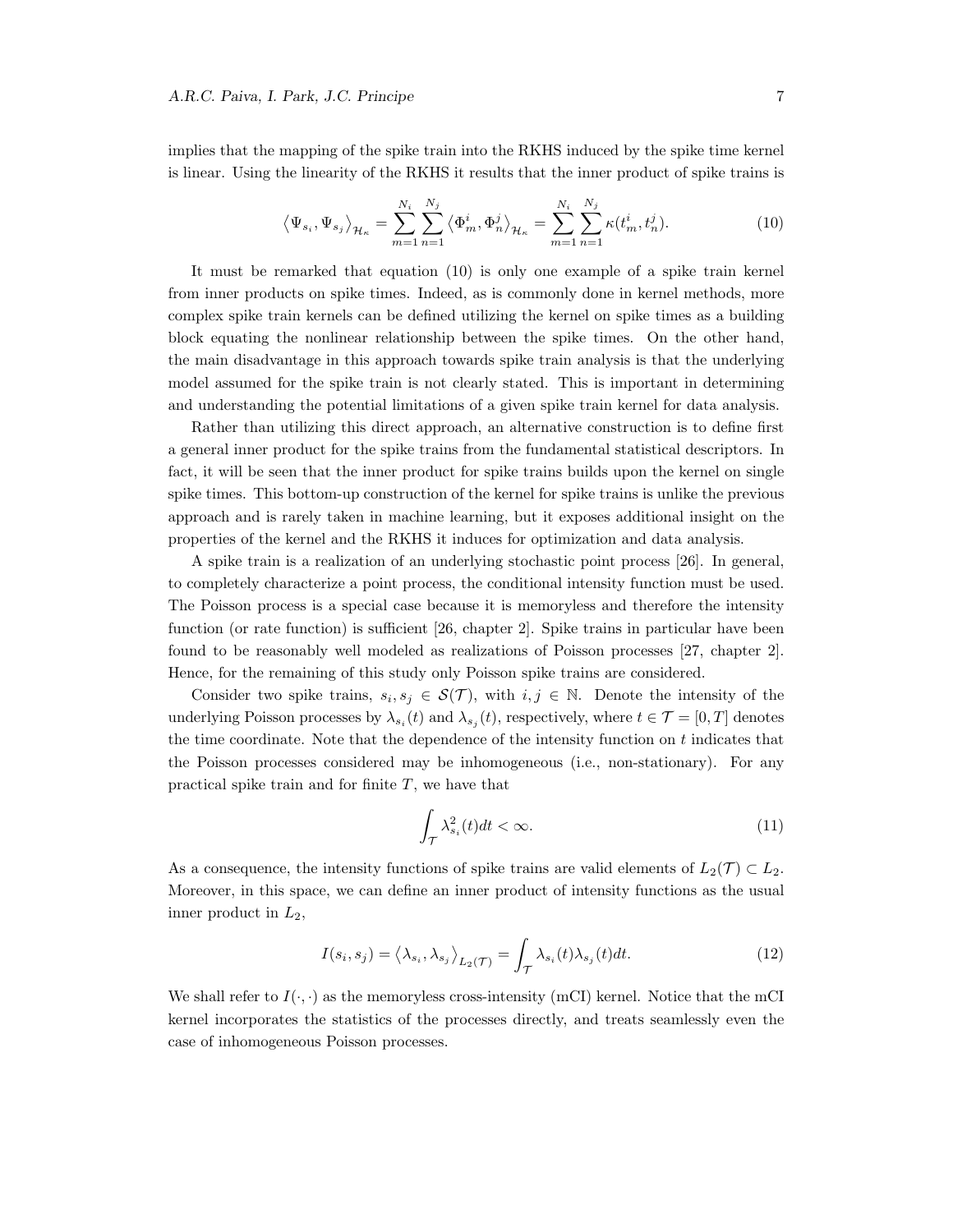Furthermore, the definition of inner product naturally induces a norm in the space of the intensity functions,

$$
\|\lambda_{s_i}(\cdot)\|_{L_2(\mathcal{T})} = \sqrt{\langle \lambda_{s_i}, \lambda_{s_i} \rangle_{L_2(\mathcal{T})}} = \sqrt{\int_{\mathcal{T}} \lambda_{s_i}^2(t)dt}
$$
\n(13)

which is very useful for the formulation of optimization problems.

It is insightful to compare the mCI kernel definition in equation (12) with the so-called generalized cross-correlation (GCC) [10],

$$
C_{AB}(\theta) = E\left\{\lambda_A(t)\lambda_B(t+\theta)\right\}
$$
  
= 
$$
\lim_{T \to \infty} \frac{1}{2T} \int_{-T}^{T} \lambda_A(t)\lambda_B(t+\theta)dt.
$$
 (14)

Although the GCC was proposed directly as a more general form of cross-correlation of spike trains, one verifies that the two ideas are fundamentally equivalent. Nevertheless, the path towards the definition of mCI is more principled. More importantly, this path suggests alternative spike train kernel definitions which may not require a Poisson assumption, or, if the Poisson model is assumed, extract more information in the event of deviations from the model.

## 5 Properties and estimation of the memoryless crossintensity kernel

#### 5.1 Properties

In this section some relevant properties of the mCI kernel are presented. In addition to the knowledge they provide, they are necessary for a clear understanding of the following sections.

**Property 1** The mCI kernel is a symmetric, non-negative and linear operator in the space of the intensity functions.

Because the mCI kernel operates on elements of  $L_2(\mathcal{T})$  and corresponds to the usual dot product from  $L_2$ , this property is a direct consequence of the properties inherited from  $L_2$ . More specifically, property 1 guaranties the mCI kernel is a valid inner product.

**Property 2** For any set of  $n \geq 1$  spike trains, the mCI kernel matrix

$$
\boldsymbol{V} = \begin{bmatrix} I(s_1, s_1) & I(s_1, s_2) & \dots & I(s_1, s_n) \\ I(s_2, s_1) & I(s_2, s_2) & \dots & I(s_2, s_n) \\ \vdots & \vdots & \ddots & \vdots \\ I(s_n, s_1) & I(s_n, s_2) & \dots & I(s_n, s_n) \end{bmatrix},
$$

is symmetric and non-negative definite.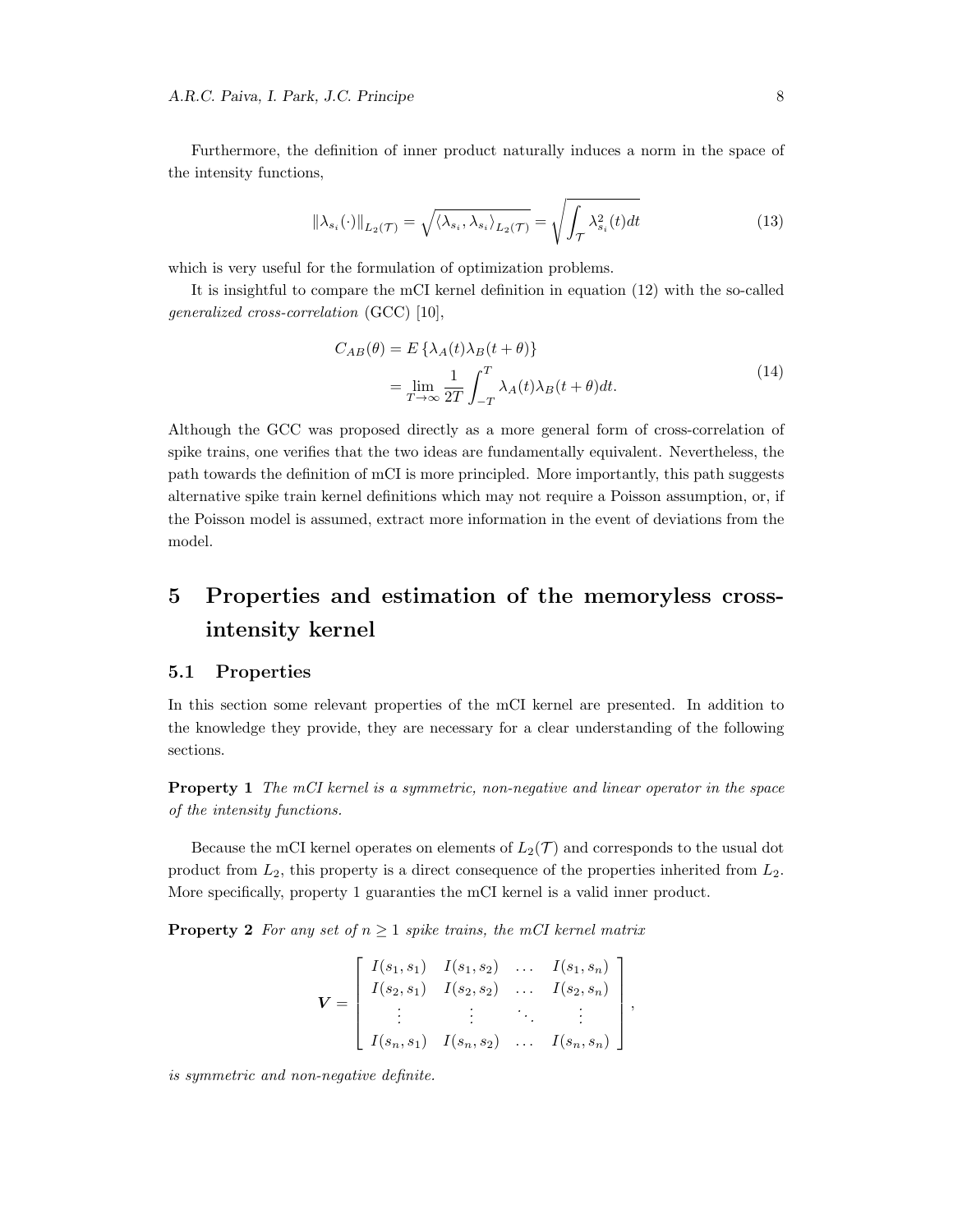The proof is given in the appendix. Through the work of Moore [21] and due to the Moore-Aronszajn theorem [20], the following two properties result as corollaries of property 2.

Property 3 The mCI kernel is a symmetric and positive definite kernel. Thus, by definition, for any set of  $n \geq 1$  point processes and corresponding n scalars  $a_1, a_2, \ldots, a_n \in \mathbb{R}$ ,

$$
\sum_{i=1}^{n} \sum_{j=1}^{n} a_i a_j I(s_i, s_j) \ge 0.
$$
\n(15)

Property 4 There exists an Hilbert space for which the mCI kernel is a reproducing kernel.

Actually, property 3 can be obtained explicitly by verifying that the inequality of equation  $(15)$  is implied by equations  $(44)$  and  $(45)$  in the proof of property 2 (see the appendix).

Properties 2 through 4 are equivalent in the sense that any of these properties implies the other two. The most important consequence of these properties, explicitly stated through property 4, is that the mCI kernel induces an unique RKHS, henceforth denoted by  $\mathcal{H}_I$ .

Property 5 The mCI kernel verifies the Cauchy-Schwarz inequality,

$$
I^{2}(s_{i}, s_{j}) \leq I(s_{i}, s_{i})I(s_{j}, s_{j}) \qquad \forall s_{i}, s_{j} \in \mathcal{S}(\mathcal{T}).
$$
\n
$$
(16)
$$

The proof is given in the appendix. The Cauchy-Schwarz inequality is important since the triangle inequality results as an immediate consequence and it induces a correlation coefficient-like measure very useful for matching spike trains. Indeed, the Cauchy-Schwarz inequality is the concept behind the spike train measure proposed by Schreiber et al. [28]. However, our proof in appendix verifies that all it is required is a spike train kernel inducing an RKHS, and therefore the idea by Schreiber and colleagues is easily extendible.

**Property 6** For any two point processes  $s_i, s_j \in \mathcal{S}(\mathcal{T})$  the triangle inequality holds. That is,

$$
\left\|\lambda_{s_i}+\lambda_{s_j}\right\|\leq \left\|\lambda_{s_i}\right\|+\left\|\lambda_{s_j}\right\|.
$$

As before, the proof is given in the appendix.

#### 5.2 Estimation

As previous stated, spike trains are realizations of underlying point processes, but the memoryless cross-intensity kernel as presented so far is a deterministic operator on the point processes rather than on the observed spike trains. Using a well known methodology for the estimation of the intensity function we now derive an estimator for the memoryless crossintensity kernel. One of the advantages of this route is that the conceptual construction of spike train kernel is dissociated from the problem of estimation from data. Put differently, in this way it is possible to have a clear statistical interpretation while later approaching the problem from a practical point of view. The connection between the mCI kernel and  $\kappa$ will now become obvious.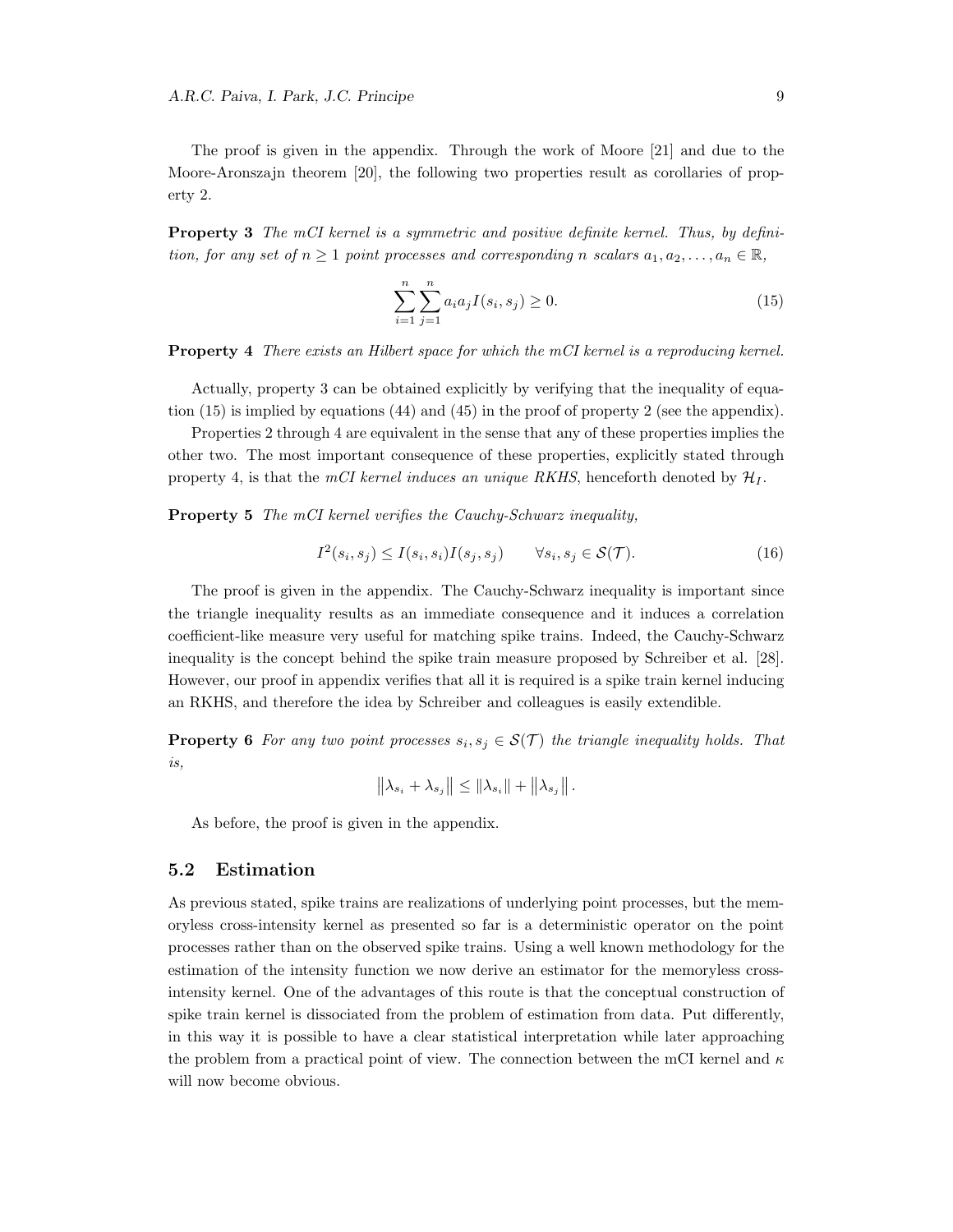A well known method for intensity estimation from a single spike train is kernel smoothing [1, 29]. Accordingly, given a spike train  $s_i$  comprising of spike times  $\{t_m^i \in \mathcal{T} : m =$  $1, \ldots, N_i$  the estimated intensity function is

$$
\hat{\lambda}_{s_i}(t) = \sum_{m=1}^{N_i} h(t - t_m^i),
$$
\n(17)

where  $h$  is the smoothing function. This function must be non-negative and integrate to one over the real line (just like a probability distribution function (pdf)). Commonly used smoothing functions are the Gaussian, Laplacian and  $\alpha$ -functions, among others.

From a filtering perspective, equation (17) can be seen as a linear convolution between the filter impulse response given by  $h(t)$  and the spike train given as a sum of Dirac functionals centered at the spike times. In particular, binning is nothing but a special case of this procedure in which the spike times are first quantized according to the binsize and  $h$  is a rectangular window [1]. Moreover, compared with pdf estimation with Parzen windows [30], we immediately observe that intensity estimation as shown above is directly related to the problem of pdf estimation except for a normalization term, a connection made clear by Diggle and Marron [31].

Consider spike trains  $s_i, s_j \in \mathcal{S}(\mathcal{T})$  with estimated intensity functions  $\hat{\lambda}_{s_i}(t)$  and  $\hat{\lambda}_{s_j}(t)$ according to equation (17). Substituting the estimated intensity functions in the definition of the mCI kernel (equation (12)) yields

$$
\hat{I}(s_i, s_j) = \sum_{m=1}^{N_i} \sum_{n=1}^{N_j} \kappa(t_m^i - t_n^j).
$$
\n(18)

where  $\kappa$  is the 'kernel' obtained by the autocorrelation of the smoothing function h. Notice that ultimately the obtained estimator linearly combines and weights the contribution of a kernel operating on a pair of event coordinates. Moreover, this estimator operates directly on the event coordinates of the whole realization without loss of resolution and in a computationally efficient manner since it takes advantage of the, typically, sparse occurrence of events.

If the kernel  $\kappa$  is chosen such that it satisfies the requirements in section 3, then the mCI kernel corresponds to a summation of all pairwise inner products between spike times of the spike trains, evaluated by kernel on the spike time differences. Put in this way, we can now clearly see how the mCI inner product on spike trains builds upon the inner product on spike times denoted by  $\kappa$  and the connection to equation (10). The later approach, however, clearly states the underlying point process model.

### 6 Induced RKHS and congruent spaces

Some considerations about the RKHS space  $\mathcal{H}_I$  induced by the mCI kernel and congruent spaces are made in this section. The relationship between  $\mathcal{H}_I$  and its congruent spaces provides alternative perspectives and a better understanding of the mCI kernel. Figure 1 provides a diagram of the relationships among the various spaces discussed next.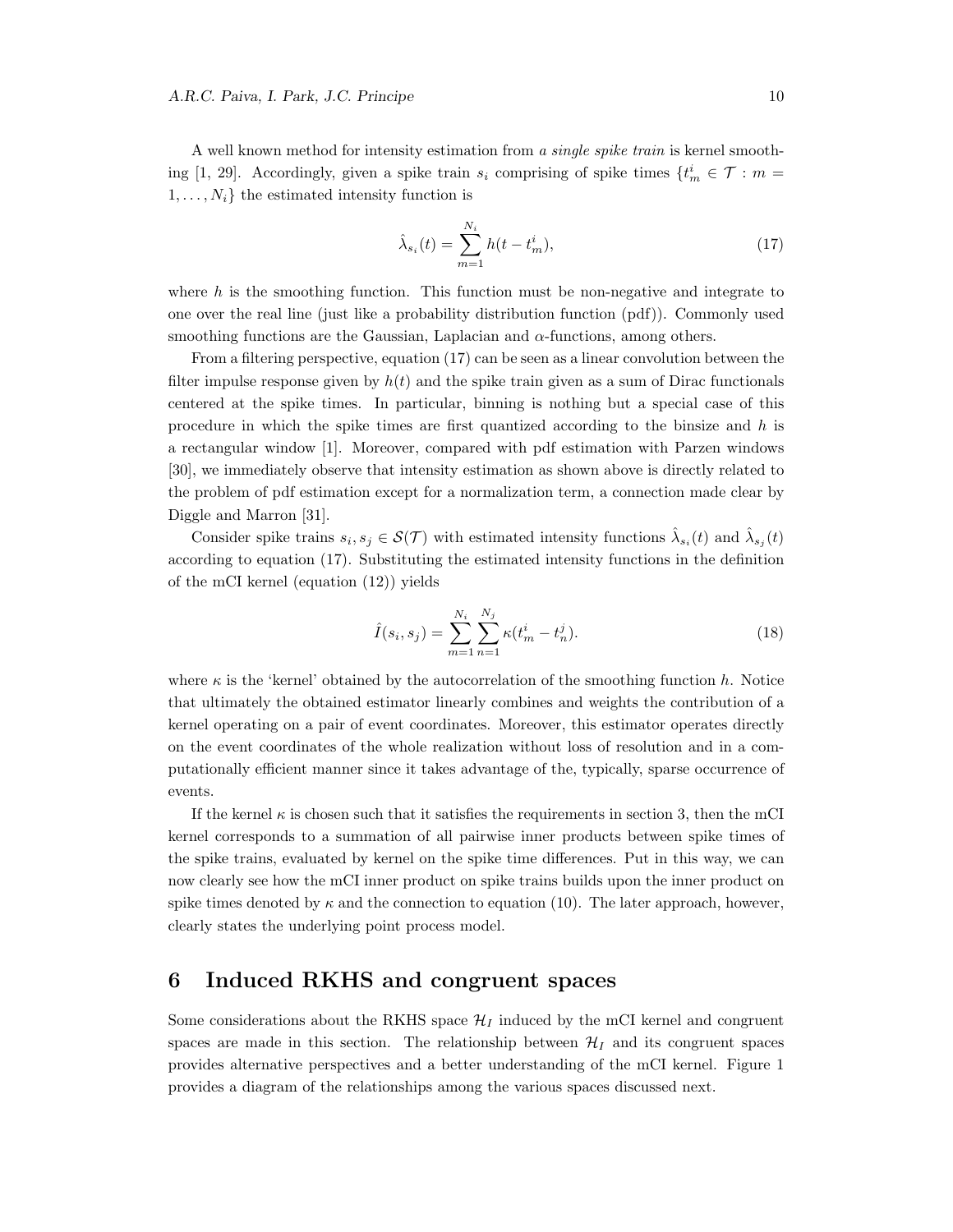

Figure 1: Relation between the original space of spike trains  $\mathcal{S}(\mathcal{T})$  and the various Hilbert spaces. The double-line bi-directional connections denote congruence between spaces.

#### 6.1 Space spanned by intensity functions

In the introduction of the mCI kernel the usual dot product in  $L_2(\mathcal{T})$ , the space of square integrable intensity functions defined on  $\mathcal T$ , was utilized. The definition of the inner product in this space provides an intuitive understanding to the reasoning involved.  $L_2(\lambda_{s_i}(t), t \in$  $\mathcal{T} \subset L_2(\mathcal{T})$  is clearly an Hilbert space with inner product and norm defined in equations (12) and (13). Notice that the span of this space contains also elements (functions) that may not be valid intensity functions since, by definition, intensity functions are always non-negative. However, since our interest is mainly on the evaluation of the inner product this is of no consequence. The key limitation however is that  $L_2(\lambda_{s_i}(t), t \in \mathcal{T})$  is not an RKHS. This should be clear because elements in this space are functions defined on  $\mathcal{T}$ , whereas elements in the RKHS  $\mathcal{H}_I$  must be functions defined on  $\mathcal{S}(\mathcal{T})$ .

Despite the differences, the spaces  $L_2(\lambda_{s_i}(t), t \in \mathcal{T})$  and  $\mathcal{H}_I$  are closely related. In fact,  $L_2(\lambda_{s_i}(t), t \in \mathcal{T})$  and  $\mathcal{H}_I$  are congruent. This congruence can be verified explicitly since there is clearly a one-to-one mapping,

$$
\lambda_{s_i}(t) \in L_2(\lambda_{s_i}(t), t \in \mathcal{T}) \quad \longleftrightarrow \quad \Lambda_{s_i}(s) \in \mathcal{H}_I,
$$

and, by definition of the mCI kernel,

$$
I(s_i, s_j) = \langle \lambda_{s_i}, \lambda_{s_j} \rangle_{L_2(\mathcal{T})} = \langle \Lambda_{s_i}, \Lambda_{s_j} \rangle_{\mathcal{H}_I}.
$$
\n(19)

A direct implication of the basic congruence theorem is that the two spaces have the same dimension [11].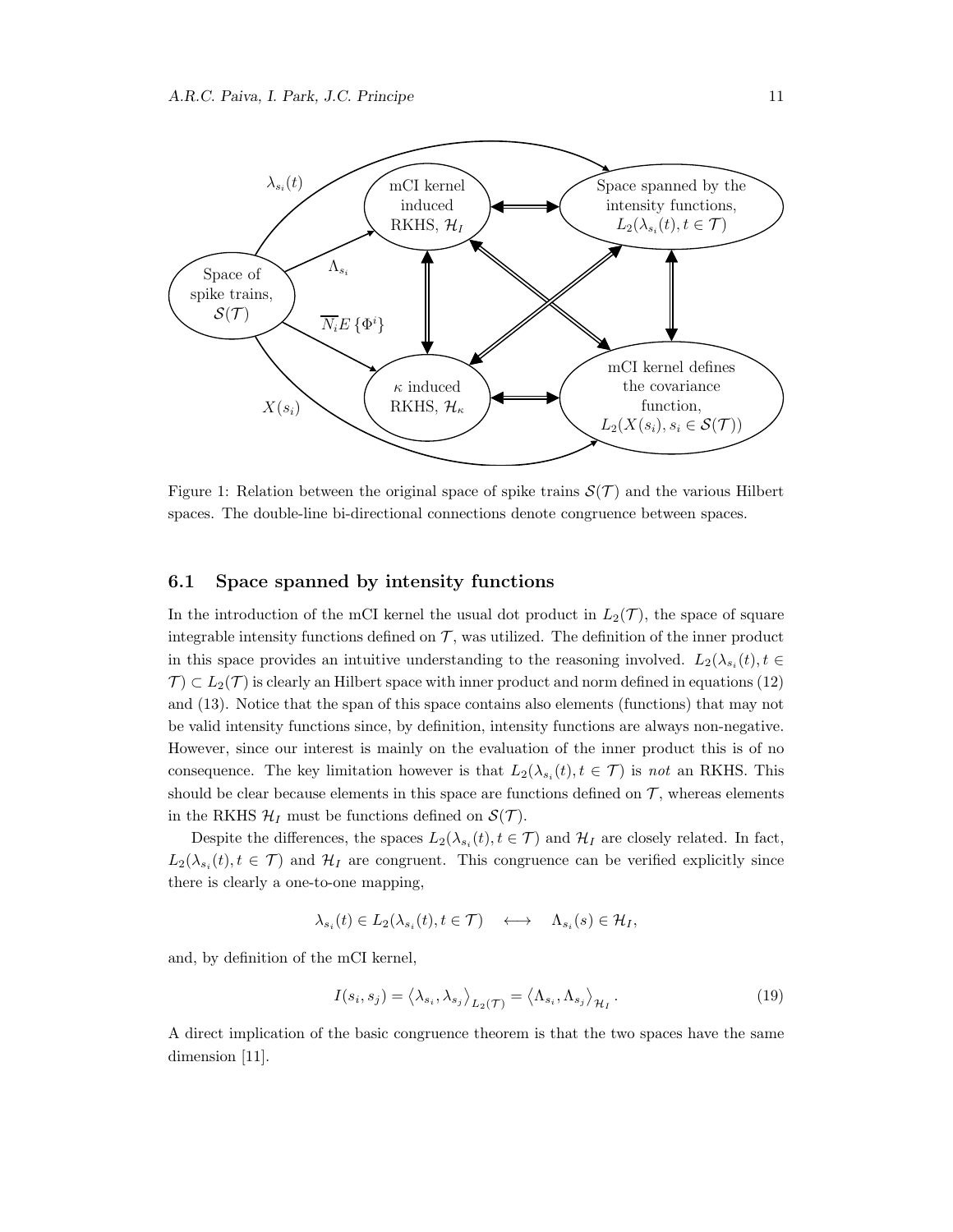#### 6.2 Induced RKHS

In section 5.1 it was shown that the mCI kernel is symmetric and positive definite (properties 1 and 3, respectively) and consequently, by the Moore-Aronszajn theorem [20], there exists an Hilbert space  $\mathcal{H}_I$  in which the mCI kernel evaluates the inner product and is a reproducing kernel (property 4). This means that  $I(s_i, \cdot) \in \mathcal{H}_I$  for any  $s_i \in \mathcal{S}(\mathcal{T})$  and, for any  $\xi \in \mathcal{H}_I$ , the reproducing property holds

$$
\langle \xi, I(s_i, \cdot) \rangle_{\mathcal{H}_I} = \xi(s_i). \tag{20}
$$

As a result the kernel trick follows,

$$
I(s_i, s_j) = \langle I(s_i, \cdot), I(s_j, \cdot) \rangle_{\mathcal{H}_I}.
$$
\n(21)

Written in this form, it is easy to verify that the point in  $\mathcal{H}_I$  corresponding to a spike train  $s_i \in \mathcal{S}(\mathcal{T})$  is  $I(s_i, \cdot)$ . In other words, given any spike train  $s_i \in \mathcal{S}(\mathcal{T})$ , this spike train is mapped to  $\Lambda_{s_i} \in \mathcal{H}_I$ , given explicitly (although unknown in closed form) as  $\Lambda_{s_i} = I(s_i, \cdot)$ . Then equation (21) can be restated in the more usual form

$$
I(s_i, s_j) = \langle \Lambda_{s_i}, \Lambda_{s_j} \rangle_{\mathcal{H}_I}.
$$
\n(22)

It must be remarked that  $\mathcal{H}_I$  is in fact a functional space. More specifically, that points in  $\mathcal{H}_I$  are functions of spike trains defined on  $\mathcal{S}(\mathcal{T})$ . This is a key difference between the space of intensity functions  $L_2(\mathcal{T})$  explained above and the RKHS  $\mathcal{H}_I$ , in that the latter allows for statistics of the transformed spike trains to be estimated as functions of spike trains. The usefulness of an RKHS for optimization and general computation with spike trains can be appreciated, for example, in the derivation of principal component analysis in section 7.

#### 6.3 mCI kernel and the RKHS induced by  $\kappa$

The mCI kernel estimator in equation (18) shows the evaluation written in terms of elementary kernel operations on the spike times. This fact alone provides a different perspective on how the mCI kernel uses the statistics of the spike times. To see this more clearly, if  $\kappa$  is chosen according to section 3 as symmetric positive definite, then it can be substituted by its inner product (equation (4)) in the mCI kernel estimator, yielding

$$
\hat{I}(s_i, s_j) = \sum_{m=1}^{N_i} \sum_{n=1}^{N_j} \left\langle \Phi_m^i, \Phi_n^j \right\rangle_{\mathcal{H}_\kappa} \n= \left\langle \sum_{m=1}^{N_i} \Phi_m^i, \sum_{n=1}^{N_j} \Phi_n^j \right\rangle_{\mathcal{H}_\kappa}.
$$
\n(23)

When the number of samples approaches infinity (so that the intensity functions and, consequently the mCI kernel, can be estimated exactly) the mean of the transformed spike times approaches the expectation. Hence, equation (23) results in

$$
I(s_i, s_j) = \overline{N_i} \, \overline{N_j} \left\langle E \left\{ \Phi^i \right\}, E \left\{ \Phi^j \right\} \right\rangle_{\mathcal{H}_\kappa},\tag{24}
$$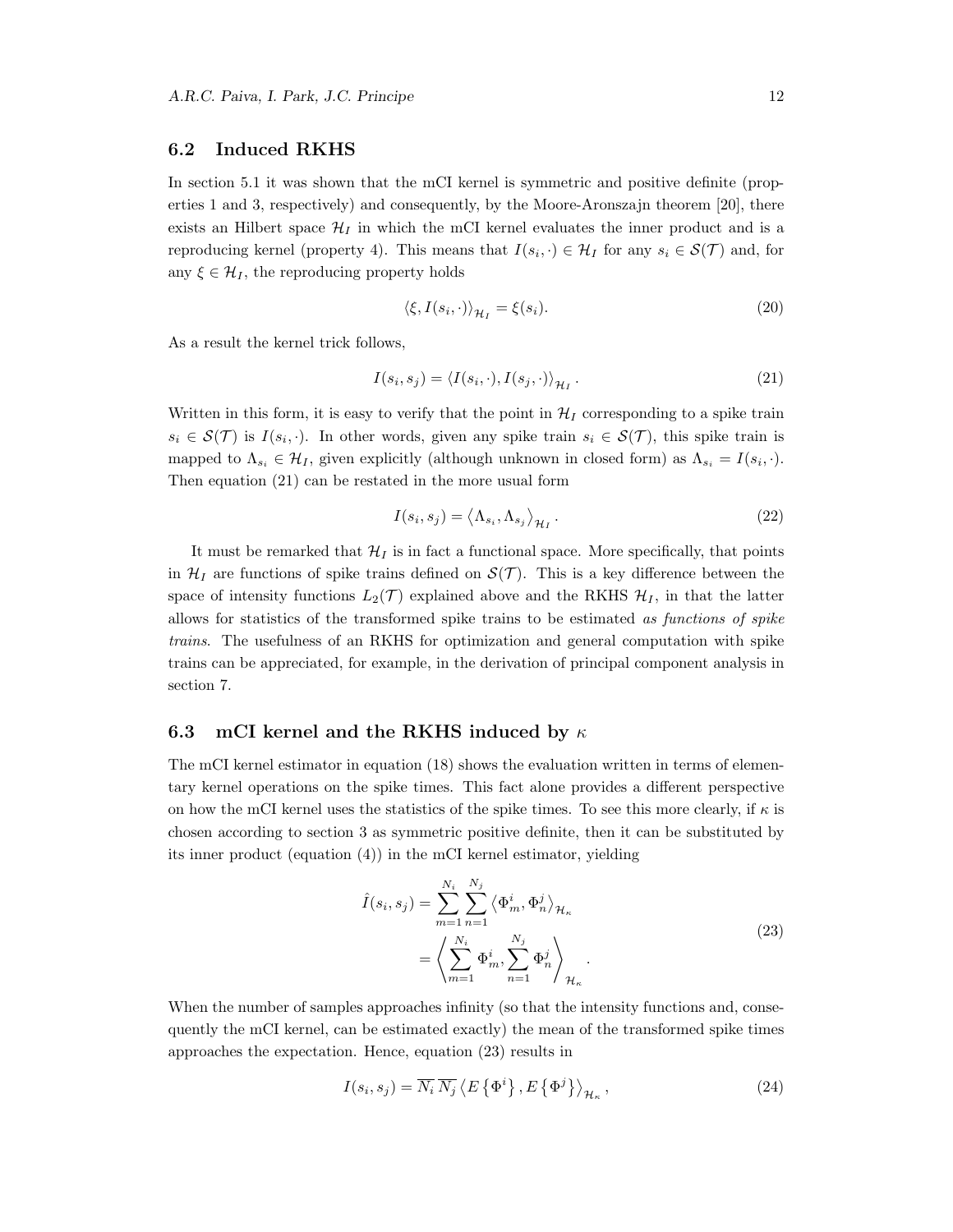where  $E\{\Phi^i\}, E\{\Phi^j\}$  denotes the expectation of the transformed spike times and  $\overline{N_i}, \overline{N_j}$ are the expected number of spikes in spike trains  $s_i$  and  $s_j$ , respectively.

Equation (23) explicitly shows that the mCI kernel can be computed as an inner product of the expectation of the transformed spike times in the RKHS  $\mathcal{H}_{\kappa}$  induced by  $\kappa$ . In other words, there is a congruence  $\mathscr G$  between  $\mathcal H_\kappa$  and  $\mathcal H_I$  in this case given explicitly by the expectation of the transformed spike times,  $\mathscr{G}(\Lambda_{s_i}) = \overline{N_i} E\{\Phi^i\}$ , such that

$$
\left\langle \Lambda_{s_i}, \Lambda_{s_j} \right\rangle_{\mathcal{H}_I} = \left\langle \mathcal{G}(\Lambda_{s_i}), \mathcal{G}(\Lambda_{s_j}) \right\rangle_{\mathcal{H}_\kappa} = \left\langle \overline{N_i} E \left\{ \Phi^i \right\}, \overline{N_j} E \left\{ \Phi^j \right\} \right\rangle_{\mathcal{H}_\kappa} . \tag{25}
$$

Recall that the transformed spike times form a manifold (the subset of an hypersphere) and, since these points have constant norm, the kernel inner product depends only on the angle between points. This is typically not true for the average of these points, however. Observe that the circular variance [32] of the transformed spike times of spike trains  $s_i$  is

$$
\begin{split} \text{var}(\Phi^i) &= E\left\{ \left\langle \Phi^i_m, \Phi^i_m \right\rangle_{\mathcal{H}_\kappa} \right\} - \left\langle E\left\{ \Phi^i \right\}, E\left\{ \Phi^i \right\} \right\rangle_{\mathcal{H}_\kappa} \\ &= \kappa(0) - \left\| E\left\{ \Phi^i \right\} \right\|_{\mathcal{H}_\kappa}^2. \end{split} \tag{26}
$$

So, the norm of the mean transformed spike times is inversely proportional to the variance of the elements in  $\mathcal{H}_{\kappa}$ . This means that the inner product between two spike trains depends also on the dispersion of these average points. This fact is important because data reduction techniques rely heavily on optimization with the data variance. For instance, kernel principal component analysis [33] directly maximizes the variance expressed by equation (26) [34].

#### 6.4 mCI kernel as a covariance kernel

In section 5.1 it was shown that the mCI kernel is indeed a symmetric positive definite kernel. As mentioned in section 2, Parzen [23] showed that any symmetric and positive definite kernel is also a covariance function of a random process defined in the original space of the kernel (see also Wahba [18, chapter 1]). In the case of the mCI kernel, this means the random processes are defined on  $\mathcal{S}(\mathcal{T})$ .

Let X denote this random process. Then, for any  $s_i \in \mathcal{S}(\mathcal{T}), X(s_i)$  is a random variable on a probability space  $(\Omega, \mathcal{B}, P)$  with measure P. As proved by Parzen, this random process is Gaussian distributed with zero mean and covariance function

$$
I(s_i, s_j) = E_{\omega} \left\{ X(s_i) X(s_j) \right\}.
$$
\n
$$
(27)
$$

Notice that the expectation is over  $\omega \in \Omega$  since  $X(s_i)$  is a random variable defined on  $\Omega$ , a situation which can be written explicitly as  $X(s_i, \omega)$ ,  $s_i \in S(\mathcal{T})$ ,  $\omega \in \Omega$ . This means that  $X$  is actually a doubly stochastic random process. An intriguing perspective is that, for any given  $\omega$ ,  $X(s_i, \omega)$  is an ordered and almost surely non-uniform sampling of  $X(\cdot, \omega)$ . The space spanned by these random variables is  $L_2(X(s_i), s_i \in \mathcal{S}(\mathcal{T}))$  since X is obviously square integrable (that is,  $X$  has finite covariance).

The RKHS  $\mathcal{H}_I$  induced by the mCI kernel and the space of random functions  $L_2(X(s_i), s_i \in$  $S(\mathcal{T})$  are clearly congruent. This fact is a consequence of the basic congruence theorem [23] since the two spaces have the same dimension or, alternatively, by verifying that the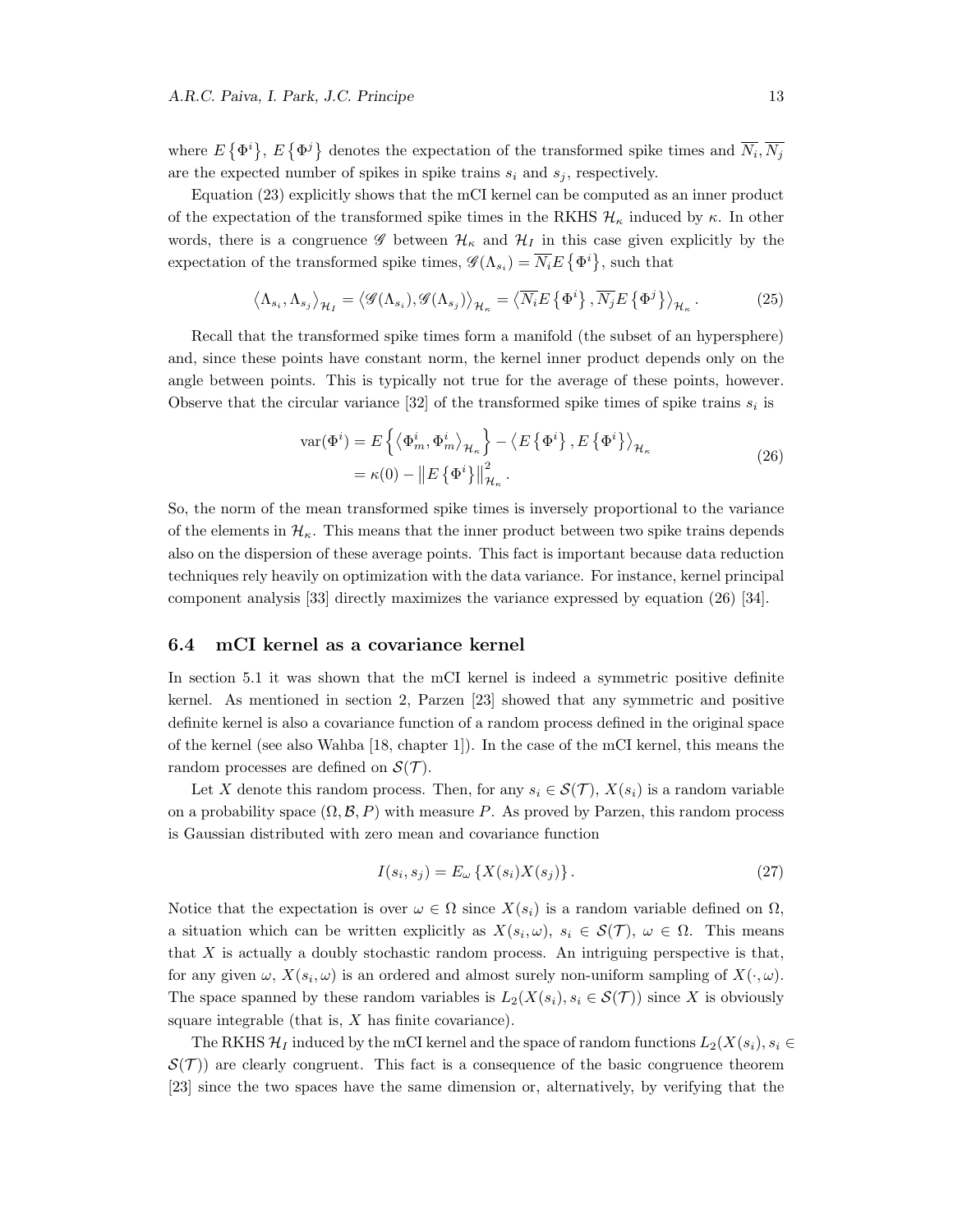congruence mapping between the two space exist. For this reason we may consider the mCI kernel also as a covariance measure of random variables directly dependent on the spike trains with well defined statistical properties. Allied to our familiarity and intuitive knowledge of the use of covariance (which is nothing but cross-correlation between centered random variables) this concept can be of great importance in optimization and design of optimal learning algorithms that work with spike trains. This is because linear methods are known to be optimal for Gaussian distributed random variables.

## 7 Principal component analysis

To exemplify the importance of the developments shown here, in the following we derive the algorithm to perform principal component analysis (PCA) of spike trains. The PCA algorithm will be derived from two different perspectives to show the generality of an RKHS framework for optimization with spike trains.

First, PCA will be derived directly in the RKHS induced by the mCI kernel. This approach highlights that optimization with spike trains is possible by the definition of an inner product, and more specifically through the mathematical structure provided by the RKHS. This is also the traditional approach in the functional analysis literature [35] and has the advantage of being completely general, regardless of the spike train kernel definition. A well known example of discrete PCA done in an RKHS is kernel PCA [33].

In the second approach we will derive PCA in the space spanned by the intensity functions utilizing the inner product defined in this space. Since the RKHS is congruent to this space and therefore the inner products in the two spaces are isometric the outcome will be found to be the same. However, this approach has the advantage that the eigenfunctions are explicitly available. In general, the eigenfunctions are not available in the RKHS because the transformation to the RKHS is unknown. However, this approach is possible here due to the linearity of the space spanned by the intensity functions with the inner product we defined.

#### 7.1 Optimization in the RKHS

Suppose we are given a set of spike trains,  $\{s_i \in \mathcal{S}(\mathcal{T}), i = 1, ..., N\}$ , for which we wish to determine the principal components. Computing the principal components of the spike trains directly is not feasible because we would not know how to define a principal component (PC), however, this is a trivial task in an RKHS.

Let  $\{\Lambda_{s_i} \in \mathcal{H}_I, i = 1, \ldots, N\}$  be the set of elements in the RKHS  $\mathcal{H}_I$  corresponding to the given spike trains. Denote the mean of the transformed spike trains as

$$
\bar{\Lambda} = \frac{1}{N} \sum_{i=1}^{N} \Lambda_{s_i},\tag{28}
$$

and the centered transformed spike trains (i.e., with the mean removed) can be obtained as

$$
\tilde{\Lambda}_{s_i} = \Lambda_{s_i} - \bar{\Lambda}.\tag{29}
$$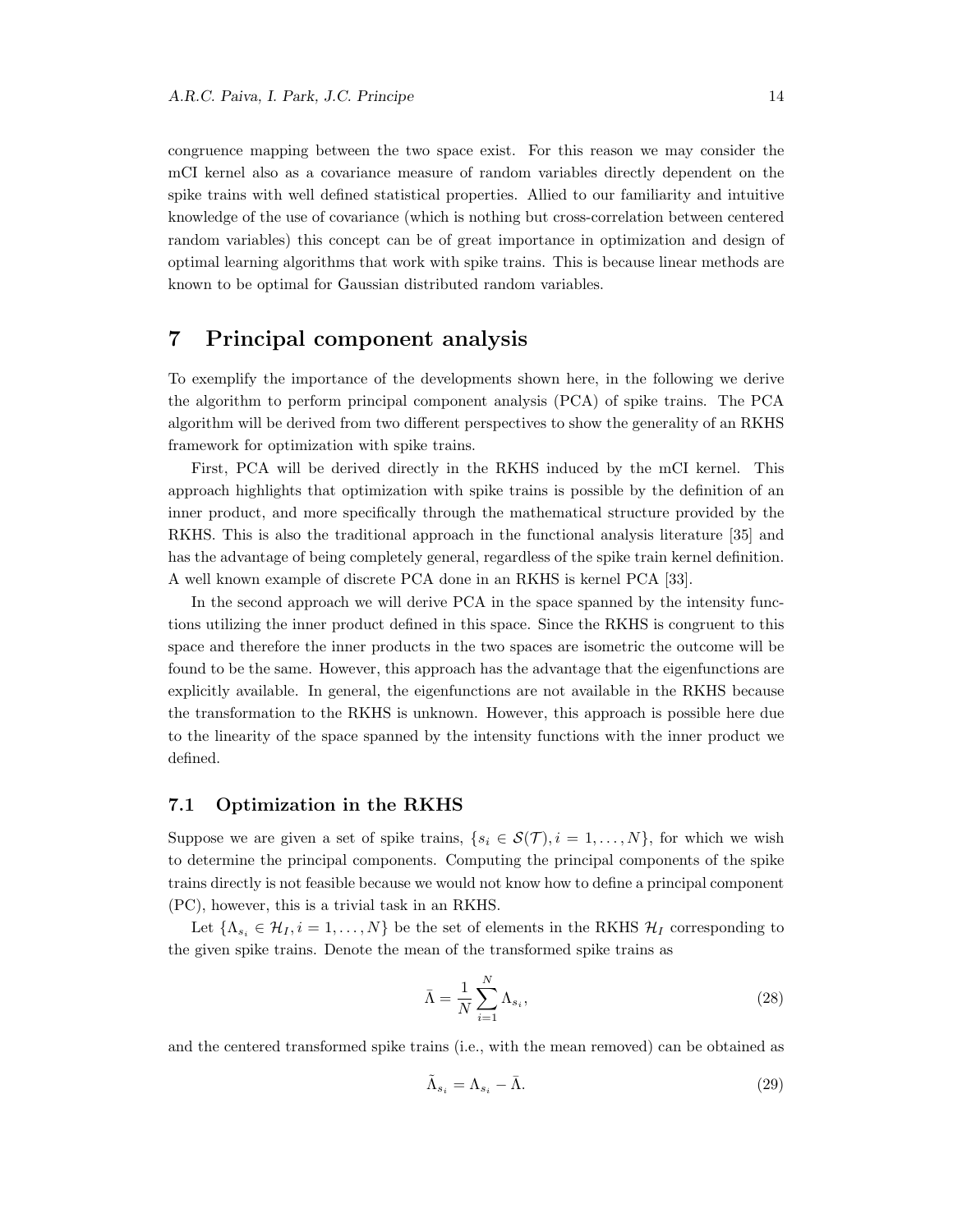PCA finds an orthonormal transformation providing a compact description of the data. Determining the principal components of spike trains in the RKHS can be formulated as the problem of finding the set of orthonormal vectors in the RKHS such that the projection of the centered transformed spike trains  $\{\tilde{\Lambda}_{s_i}\}\$  has the *maximum variance*. This means that the principal components can be obtained by solving an optimization problem in the RKHS. A function  $\xi \in \mathcal{H}_I$  (i.e.,  $\xi : \mathcal{S}(\mathcal{T}) \longrightarrow \mathbb{R}$ ) is a principal component if it maximizes the cost function

$$
J(\xi) = \sum_{i=1}^{N} \left[ \text{Proj}_{\xi}(\tilde{\Lambda}_{s_i}) \right]^2 - \rho \left( \|\xi\|^2 - 1 \right)
$$
 (30)

where  $\text{Proj}_{\xi}(\tilde{\Lambda}_{s_i})$  denotes the projection of the *i*th centered transformed spike train onto  $\xi$ , and  $\rho$  is the Lagrange multiplier to the constraint  $\left(\|\xi\|^2 - 1\right)$  imposing that the principal components have unit norm. To evaluate this cost function one needs to be able to compute the projection and the norm of the principal components. However, in an RKHS, an inner product is the projection operator and the norm is naturally defined (see equation (13)). Thus, the above cost function can be expressed as

$$
J(\xi) = \sum_{i=1}^{N} \left\langle \tilde{\Lambda}_{s_i}, \xi \right\rangle_{\mathcal{H}_I}^2 - \rho \left( \langle \xi, \xi \rangle_{\mathcal{H}_I} - 1 \right), \tag{31}
$$

Because in practice we always have a finite number of spike trains,  $\xi$  is restricted to the subspace spanned by the centered transformed spike trains  $\{\tilde{\Lambda}_{s_i}\}\$ . Consequently, there exist coefficients  $b_1, \ldots, b_N \in \mathbb{R}$  such that

$$
\xi = \sum_{j=1}^{N} b_j \tilde{\Lambda}_{s_j} = \mathbf{b}^T \tilde{\mathbf{\Lambda}} \tag{32}
$$

where  $\boldsymbol{b}^T = [b_1, \ldots, b_N]$  and  $\tilde{\boldsymbol{\Lambda}}(t) = \begin{bmatrix} \tilde{\Lambda}_{s_1}(t), \ldots, \tilde{\Lambda}_{s_N}(t) \end{bmatrix}^T$ . Substituting in equation (31) yields

$$
J(\xi) = \sum_{i=1}^{N} \left( \sum_{j=1}^{N} b_j \left\langle \tilde{\Lambda}_{s_i}, \tilde{\Lambda}_{s_j} \right\rangle \right) \left( \sum_{k=1}^{N} b_k \left\langle \tilde{\Lambda}_{s_i}, \tilde{\Lambda}_{s_k} \right\rangle \right) + \rho \left( 1 - \sum_{j=1}^{N} \sum_{k=1}^{N} b_j b_k \left\langle \tilde{\Lambda}_{s_i}, \tilde{\Lambda}_{s_k} \right\rangle \right) = \mathbf{b}^T \tilde{\mathbf{I}}^2 \mathbf{b} + \rho \left( 1 - \mathbf{b}^T \tilde{\mathbf{I}} \mathbf{b} \right).
$$
 (33)

where  $\tilde{I}$  is the Gram matrix of the centered spike trains; that is, the  $N \times N$  matrix with elements

$$
\tilde{I}_{ij} = \left\langle \tilde{\Lambda}_{s_i}, \tilde{\Lambda}_{s_j} \right\rangle \n= \left\langle \Lambda_{s_i} - \bar{\Lambda}, \Lambda_{s_j} - \bar{\Lambda} \right\rangle \n= \left\langle \Lambda_{s_i}, \Lambda_{s_j} \right\rangle - \frac{1}{N} \sum_{l=1}^N \left\langle \Lambda_{s_i}, \Lambda_{s_l} \right\rangle - \frac{1}{N} \sum_{l=1}^N \left\langle \Lambda_{s_l}, \Lambda_{s_j} \right\rangle + \frac{1}{N^2} \sum_{l=1}^N \sum_{n=1}^N \left\langle \Lambda_{s_l}, \Lambda_{s_n} \right\rangle.
$$
\n(34)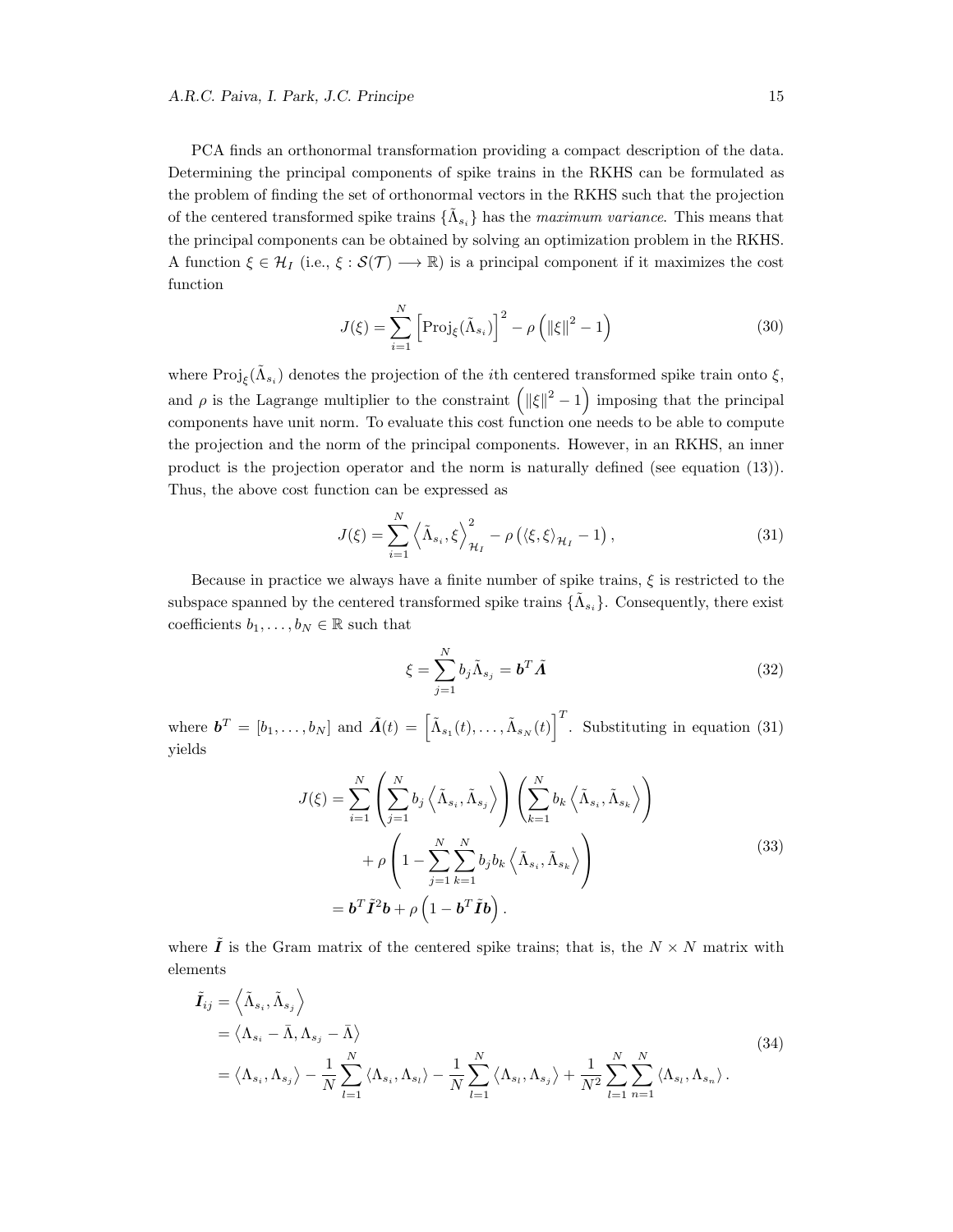In matrix notation,

$$
\tilde{\boldsymbol{I}} = \boldsymbol{I} - \frac{1}{N} (\mathbf{1}_N \boldsymbol{I} + \boldsymbol{I} \mathbf{1}_N) + \frac{1}{N^2} \mathbf{1}_N \boldsymbol{I} \mathbf{1}_N, \tag{35}
$$

where **I** is the Gram matrix of the inner product of spike trains  $I_{ij} = \langle \Lambda_{s_i}, \Lambda_{s_j} \rangle$ , and  $\mathbf{1}_N$  is the  $N \times N$  matrix with all ones. This means that  $\hat{I}$  can be computed directly in terms of I without the need to explicitly remove the mean of the transformed spike trains.

From equation (33), finding the principal components simplifies to the problem of estimating the coefficients  $\{b_i\}$  that maximize  $J(\xi)$ . Since  $J(\xi)$  is a quadratic function its extrema can be found by equating the gradient to zero. Taking the derivative with regards to **b** (which characterizes  $\xi$ ) and setting it to zero results in

$$
\frac{\partial J(\xi)}{\partial \mathbf{b}} = 2\tilde{\mathbf{\Gamma}}^2 \mathbf{b} - 2\rho \tilde{\mathbf{\Pi}} \mathbf{b} = 0, \tag{36}
$$

and thus corresponds to the eigendecomposition problem<sup>3</sup>

$$
\tilde{\bm{I}}\bm{b} = \rho \bm{b}.\tag{37}
$$

This means that any eigenvector of the centered Gram matrix is a solution of equation (36). Thus, the eigenvectors determine the coefficients of equation (32) and characterize the principal components. It is easy to verify that, as expected, the variance of the projections onto each principal component equals the corresponding eigenvalue. So, the ordering of  $\rho$ specifies the relevance of the principal components.

To compute the projection of a given input spike train s onto the kth principal component (corresponding to the eigenvector with the kth largest eigenvalue) we need only to compute in the RKHS the inner product of  $\Lambda_s$  with  $\xi_k$ . That is,

$$
\begin{split} \text{Proj}_{\xi_{k}}(\Lambda_{s}) &= \langle \Lambda_{s}, \xi_{k} \rangle_{\mathcal{H}_{I}} \\ &= \sum_{i=1}^{N} b_{ki} \left\langle \Lambda_{s}, \tilde{\Lambda}_{s_{i}} \right\rangle \\ &= \sum_{i=1}^{N} b_{ki} \left( I(s, s_{i}) - \frac{1}{N} \sum_{j=1}^{N} I(s, s_{j}) \right). \end{split} \tag{38}
$$

#### 7.2 Optimization in the space spanned by the intensity functions

As before, let  $\{s_i \in \mathcal{S}(\mathcal{T}), i = 1, ..., N\}$  denote the set of spike trains for which we wish to determine the principal components, and  $\{\lambda_{s_i}(t), t \in \mathcal{T}, i = 1, ..., N\}$  the corresponding intensity functions. The mean intensity function is

$$
\bar{\lambda}(t) = \frac{1}{N} \sum_{i=1}^{N} \lambda_{s_i}(t),
$$
\n(39)

and therefore the centered intensity functions are

$$
\tilde{\lambda}_{s_i}(t) = \lambda_{s_i}(t) - \bar{\lambda}(t). \tag{40}
$$

<sup>3</sup>Note that the simplification in the eigendecomposition problem is valid regardless if the Gram matrix is invertible or not, since  $\tilde{I}^2$  and  $\tilde{I}$  have the same eigenvectors and the eigenvalues of  $\tilde{I}^2$  are the eigenvalues of  $\tilde{I}$  squared.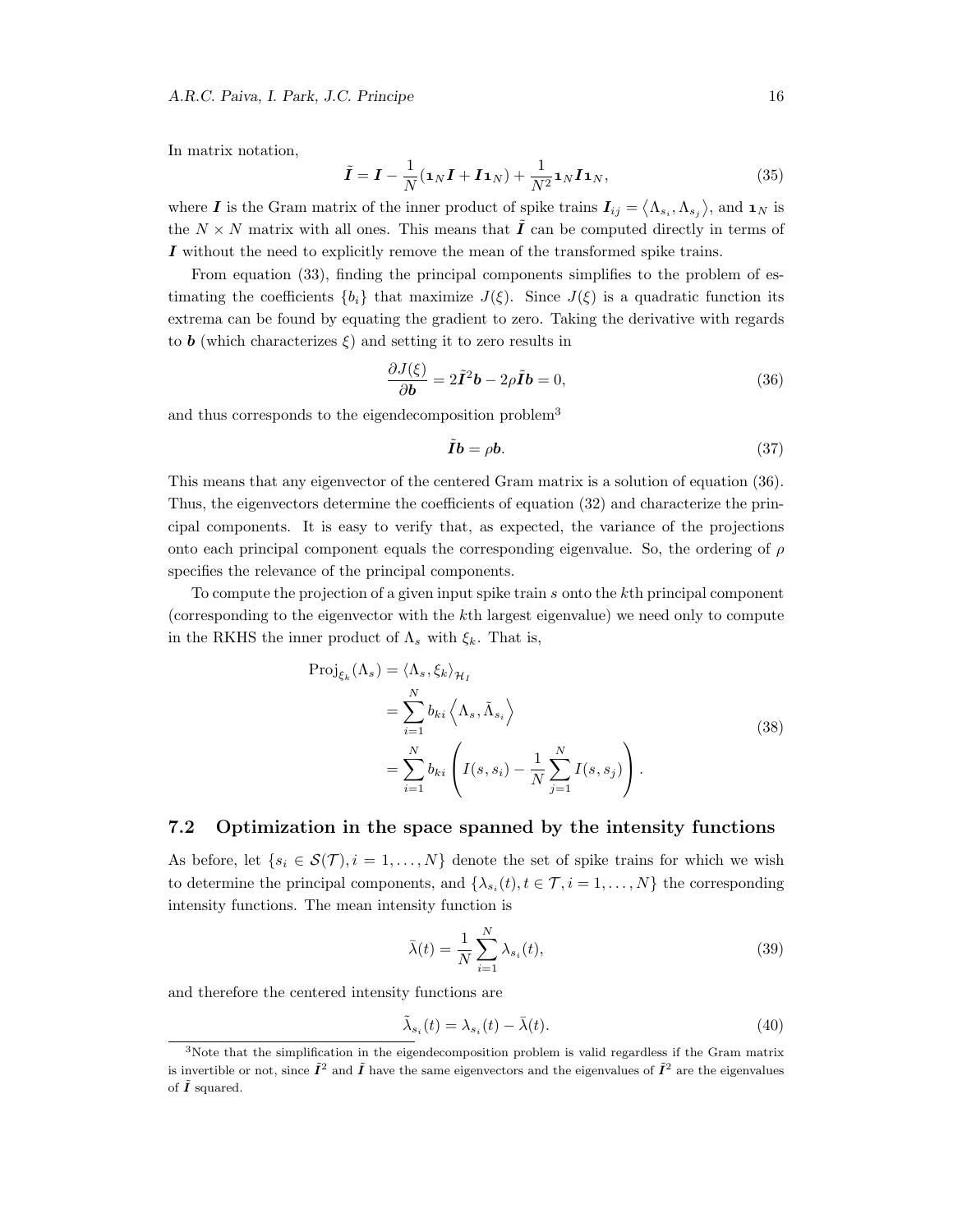Again, the problem of finding the principal components of a set of data can be stated as the problem of finding the eigenfunctions of unit norm such that the projections have maximum variance. This can be formulated in terms of the following optimization problem. A function  $\zeta(t) \in L_2(\lambda_{s_i}(t), t \in \mathcal{T})$  is a principal component if it maximizes the cost function

$$
J(\zeta) = \sum_{i=1}^{N} \left[ \text{Proj}_{\zeta}(\tilde{\lambda}_{s_i}) \right]^2 - \gamma \left( \|\zeta\|^2 - 1 \right)
$$
  
= 
$$
\sum_{i=1}^{N} \left\langle \tilde{\lambda}_{s_i}, \zeta \right\rangle_{L_2}^2 - \gamma \left( \|\zeta\|^2 - 1 \right),
$$
 (41)

where  $\gamma$  is the Lagrange multiplier constraining  $\zeta$  to have unit norm. It can be shown that  $\zeta(t)$  lies in the subspace spanned by the intensity functions  $\{\tilde{\lambda}_{s_i}(t), i = 1, \ldots, N\}$ . Therefore, there exist coefficients  $b_1, \ldots, b_N \in \mathbb{R}$  such that

$$
\zeta(t) = \sum_{j=1}^{N} b_j \tilde{\lambda}_{s_j}(t) = \mathbf{b}^T \tilde{\mathbf{r}}(t). \tag{42}
$$

with  $\boldsymbol{b}^T = [b_1,\ldots,b_N]$  and  $\tilde{\boldsymbol{r}}(t) = \left[\tilde{\lambda}_{s_1}(t),\ldots,\tilde{\lambda}_{s_N}(t)\right]^T$ . Substituting in equation (31) yields

$$
J(\zeta) = \sum_{i=1}^{N} \left( \sum_{j=1}^{N} b_j \left\langle \tilde{\lambda}_{s_i}, \tilde{\lambda}_{s_j} \right\rangle \right) \left( \sum_{k=1}^{N} b_k \left\langle \tilde{\lambda}_{s_i}, \tilde{\lambda}_{s_k} \right\rangle \right) + \gamma \left( 1 - \sum_{j=1}^{N} \sum_{k=1}^{N} b_j b_k \left\langle \tilde{\lambda}_{s_i}, \tilde{\lambda}_{s_k} \right\rangle \right) = \mathbf{b}^T \tilde{\mathbf{I}}^2 \mathbf{b} + \gamma \left( 1 - \mathbf{b}^T \tilde{\mathbf{I}} \mathbf{b} \right).
$$
 (43)

where  $\tilde{I}$  is the gram matrix of the centered intensity functions (i.e.,  $\tilde{I}_{ij} = \langle \tilde{\lambda}_{s_i}, \tilde{\lambda}_{s_j} \rangle$  $_{L_2}$ ).

As expected, since the inner product is the same and the two spaces are congruent, this cost function yields the same solution. However, unlike the previous, this presentation has the advantage that it shows the role of the eigenvectors of the gram matrix and, most importantly, how to obtain the principal component functions in the space of intensity functions. From equation (42), the coefficients of the eigenvectors of the gram matrix provide a weighting for the intensity functions of each spike trains and therefore expresses how important a spike train is to represent others. In a different perspective, this suggests that the principal component functions should reveal general trends in the intensity functions.

#### 7.3 Results

To illustrate the algorithm just derived we performed a simple experiment. We generated two template spike trains comprising of 10 spikes uniformly random distributed over an interval of 0.25s. In a specific application these template spike trains could correspond, for example, to the average response of a culture of neurons to two distinct but fixed input stimuli. For the computation of the coefficients of the eigendecomposition ("training set"),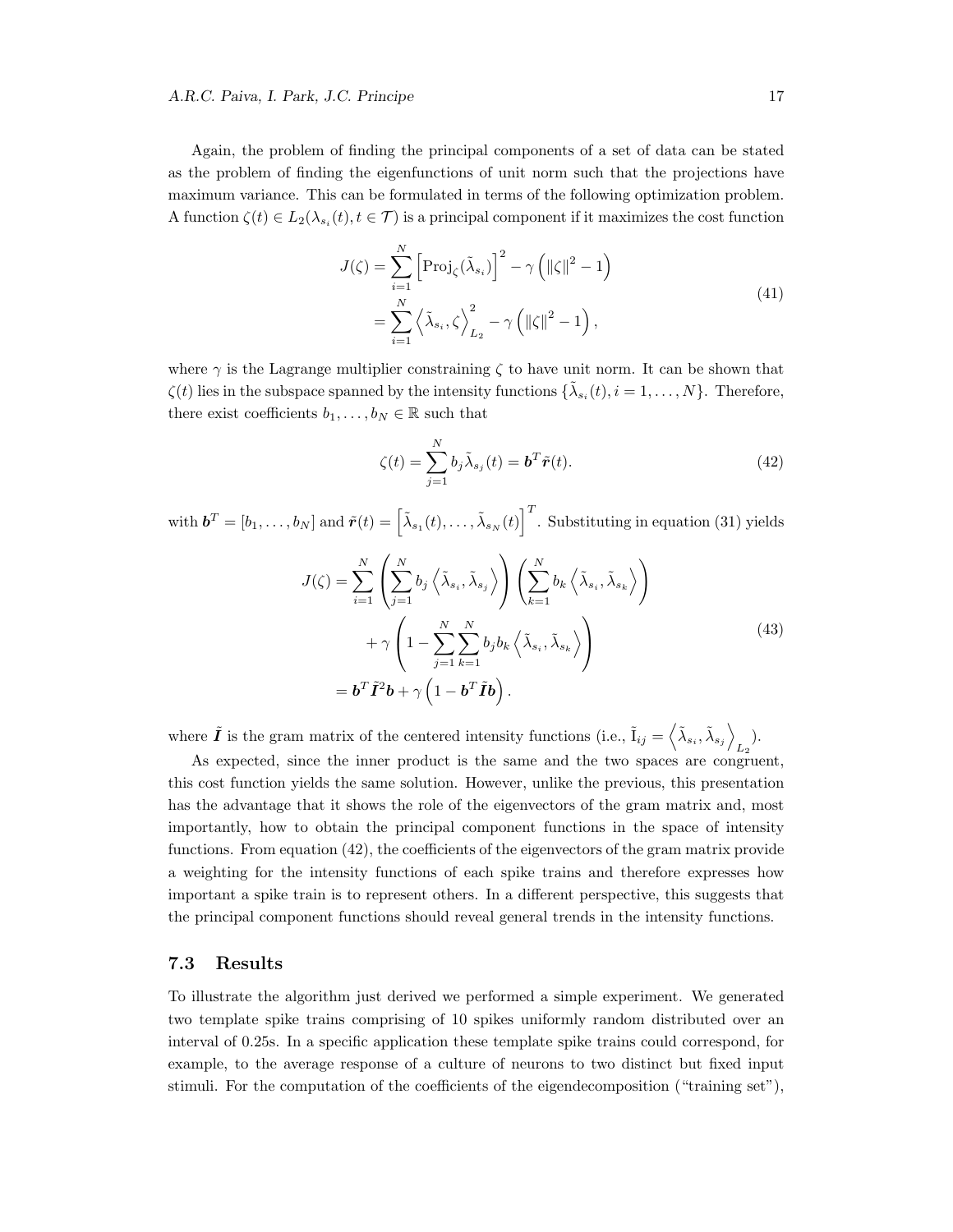

Figure 2: Spike trains used for evaluation of the eigendecomposition coefficients of PCA algorithm  $(A)$ , and for testing of the result  $(B)$ . In either case, the first half of spike trains corresponds to the first template and the remaining to the second template.

we generated a total of 50 spike trains, half for each template, by randomly copying each spike from the template with probability 0.8 and adding zero mean Gaussian distributed jitter with standard deviation 3ms. For testing of the obtained coefficients, 200 spike trains were generated following the same procedure. The simulated spike trains are shown in figure 2.

According to the PCA algorithm derived previously, we computed the eigendecomposition of the matrix  $\bm{I}$  as given by equation (35) so that it solves equation (37). The evaluation of the mCI kernel was estimated from the spike trains according to equation (12), and computed with a Gaussian kernel with size 2ms. The eigenvalues  $\{\rho_l, l = 1, \ldots, 100\}$  and first two eigenvectors are shown in figure 3. The first eigenvalue alone accounts for more than 26% of the variance of the dataset in the RKHS space. Although this value is not impressive, its importance is clear since it is nearly 4 times higher than the second eigenvalue  $(6.6\%)$ . Furthermore, notice that the first eigenvector clearly shows the separation between spike trains generated from different templates  $(Fig. 3(b))$ . This again can be seen in the first principal component function, shown in figure 4, which reveals the location of the spike times used to generate the templates while discriminating between them with opposite signs. Around periods of time where the spike from both templates overlap the first principal component is zero. As can be seen from the second principal component function, the role of the second eigenvector is to account for the dispersion in the data capable of differentiate spike trains generate from different templates.

Both datasets, for evaluation and testing, where projected onto the first two principal components. Figure 5 shows the projected spike trains. As noted from the difference between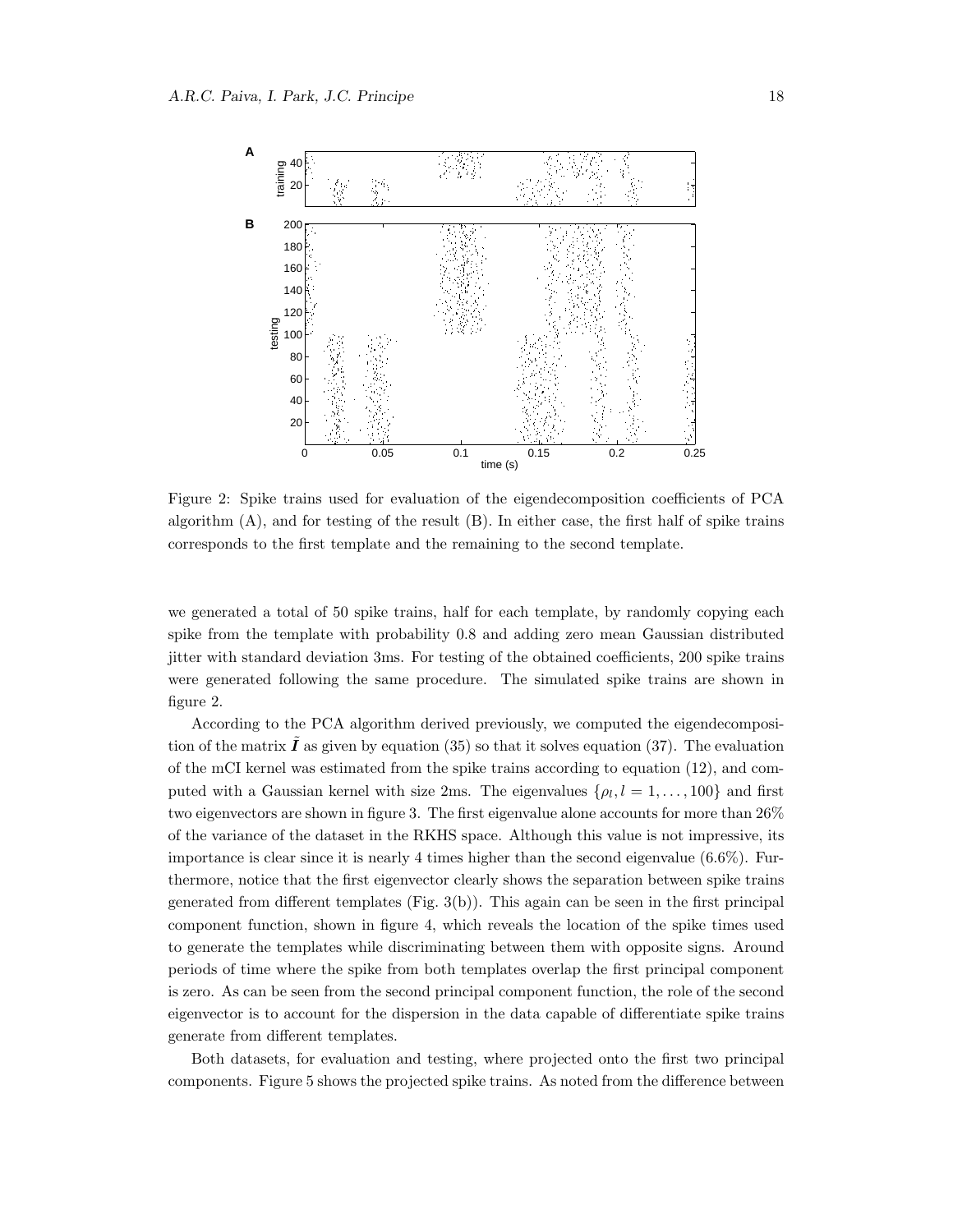

Figure 3: Eigendecomposition of the spike trains Gram matrix  $I$ .

the first and second eigenvalues, the first principal component is the main responsible for the dispersion between classes of the projected spike trains. This happens because the direction of maximum variance is the one that passes through both clusters of points in the RKHS due to the small dispersion within class. The second principal component seems to be responsible for dispersion due to the jitter noise introduced in the spike trains, and suggests that other principal components play a similar role.

A more specific understanding can be obtained from the considerations done in section 6.3. There, the congruence between the RKHS induced by the mCI kernel,  $\mathcal{H}_I$ , and the RKHS induced by  $\kappa$ ,  $\mathcal{H}_{\kappa}$ , was utilized to show that the mCI kernel is inversely related to the variance of the transformed spike times in  $\mathcal{H}_{\kappa}$ . In this dataset and for the kernel size utilized, this guaranties that the value of the mCI kernel within class is always smaller than inter class. This is a reason why in this scenario the first principal component always suffices to project the data in a way that distinguishes between spike trains generated each of the templates.

Conventional PCA was also applied to this dataset by binning the spike trains. Although cross-correlation is an inner product for spike trains and therefore the above algorithm could have been used, for comparison, the conventional approach was followed [36, 37]. That is, to compute the covariance matrix with each binned spike train taken as a data vector. This means that the dimensionality of the covariance matrix is determined by the number of bins per spike train, which may be problematic if long spike trains are used or small bin sizes are needed for high temporal resolution.

The results of PCA using bin size of 5ms are shown in figure 6 and figure 7. The bin size was chosen to provide a good compromise between temporal resolution and smoothness of the eigenfunctions (important for interpretability). Comparing these results the ones using the mCI kernel, the distribution of the eigenvalues is quite similar and the first eigenfunction does reveals somewhat of the same trend as in figure 4. The same is not true for the second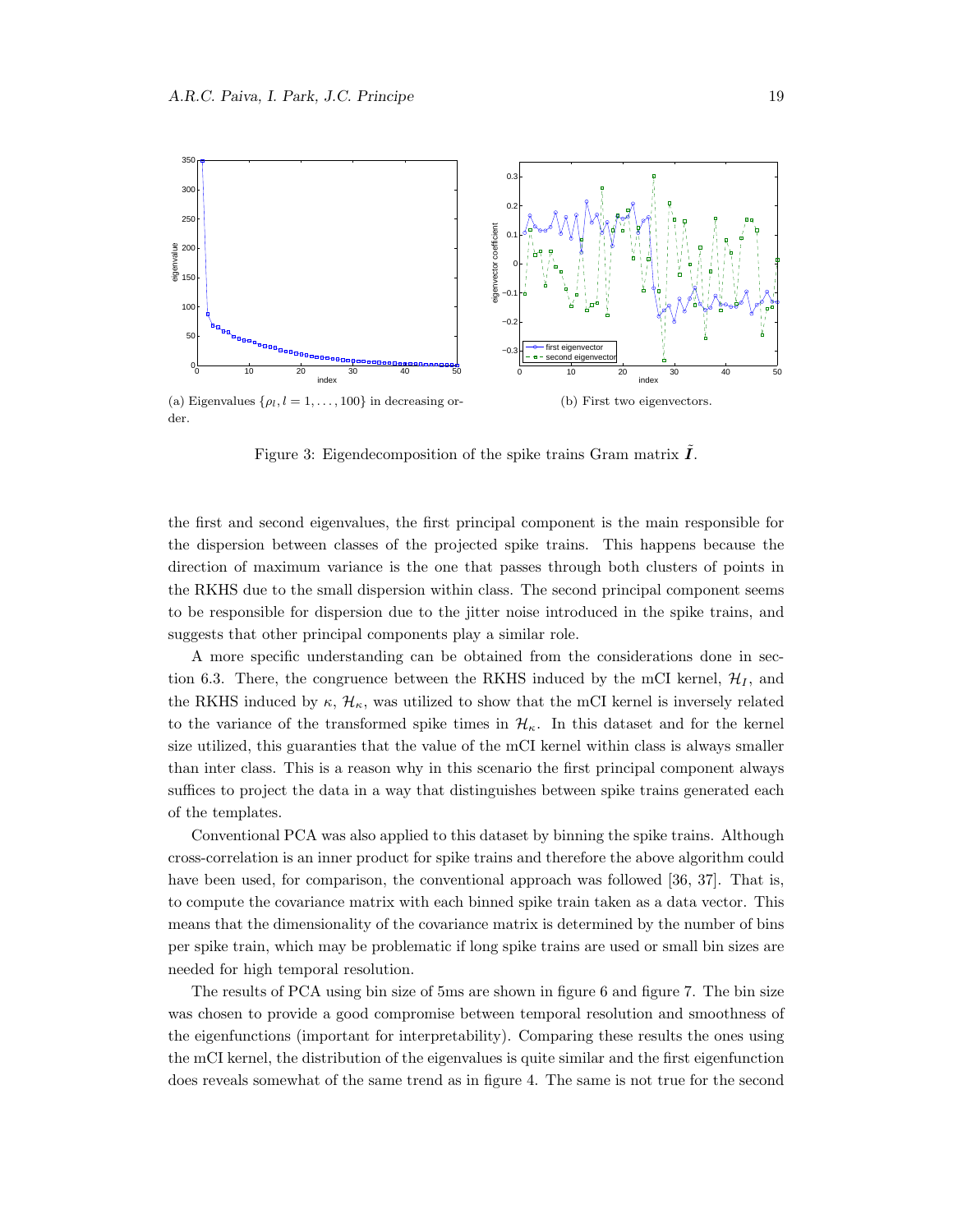![](_page_19_Figure_1.jpeg)

Figure 4: First two principal component functions (i.e., eigenfunctions) in the space of intensity functions. They are computed by substituting the coefficients of the first two eigenvectors of the Gram matrix in equation (42).

eigenfunction, however, which looks much more "jaggy." In fact, as figure 7 shows, in this case the projections along the first two principal directions are not orthogonal. This means that the covariance matrix does not fully express the structure of the spike trains. It is noteworthy that this is not only because the covariance matrix is being estimated with a small number of data vectors. In fact, even if the binned cross-correlation was utilized directly in the above algorithm as the inner product the same effect was observed, meaning that the binned cross-correlation does not characterize the spike train structure in sufficient detail. Since the binned cross-correlation and the mCI kernel are conceptually equivalent apart from the discretization introduced by binning, this shows the ill effects of this preprocessing step for analysis and computation with spike train, and point process realizations in general.

## 8 Conclusion

A reproducing kernel Hilbert space (RKHS) framework for optimization with spike trains is introduced. Although the application of kernel methods to spike trains without binning is not entirely novel [8, 9], a more general view of the problem is presented. Instead of a top-down approach often taken in kernel methods, the mCI kernel was built bottom-up from the concept of intensity functions which are basic statistical descriptors of spike trains. Indeed, intensity functions are the core concept of the statistical analysis of spike trains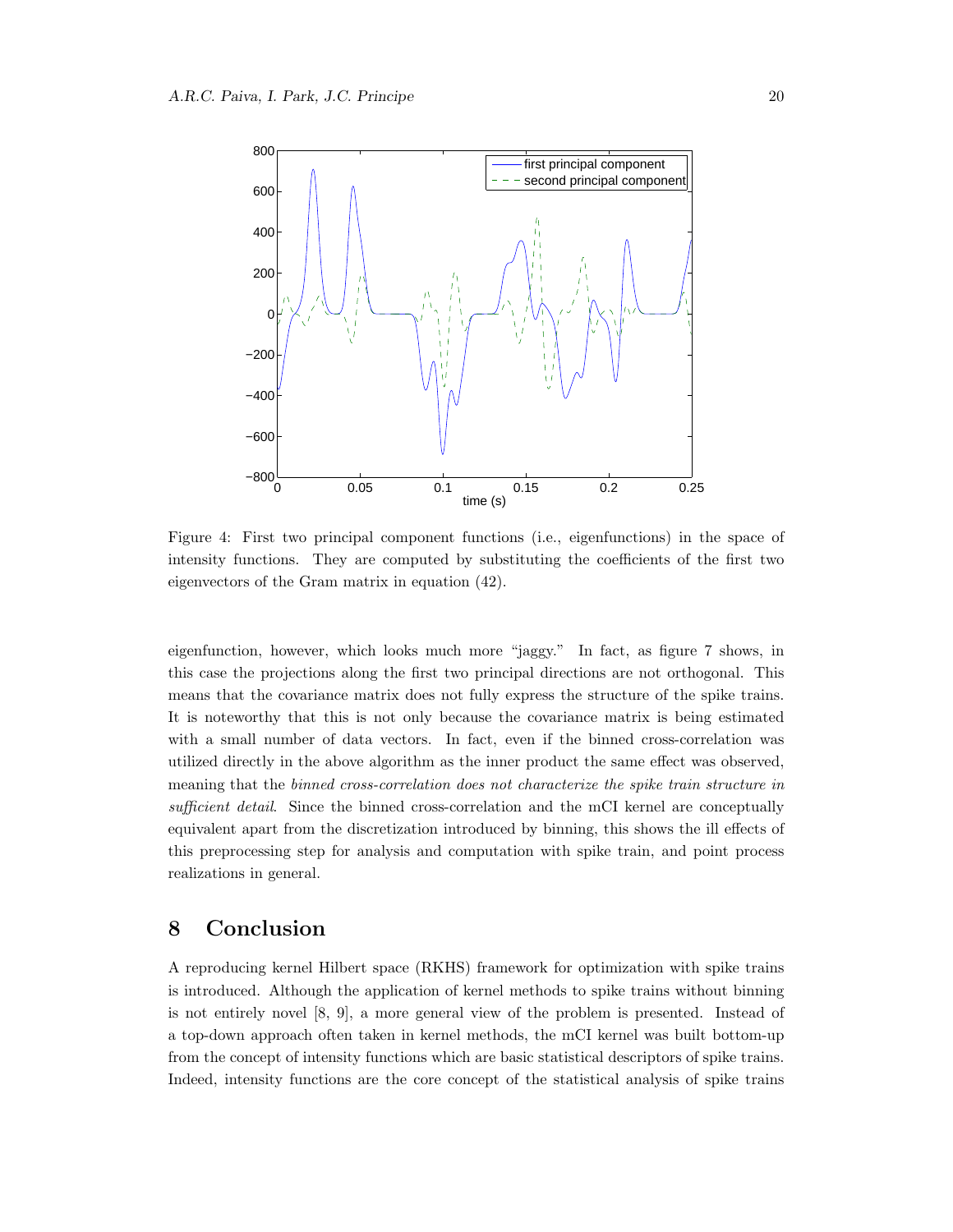![](_page_20_Figure_1.jpeg)

(a) Projection of the spike trains in the training set. (b) Projection of the spike trains in the testing set.

Figure 5: Projection of spike trains onto the first two principal components. The different point marks differentiate between spike trains corresponding to each one of the classes.

![](_page_20_Figure_4.jpeg)

Figure 6: Eigendecomposition of the binned spike trains covariance matrix.

and is perhaps one of reasons why binning is such a well established technique, at any time-scale of interest [27, 1]. Kernel methods applied before to spike trains seemed to have no connection to intensity estimation. This paper, however, bridges these two perspectives seamlessly. In one perspective, the mCI kernel approximates our intuitive understanding regarding intensity functions as functional descriptors of point processes. On the other hand, the evaluation (or estimation) of the mCI kernel for given spike trains easily links to other methodologies in the literature. Most importantly, the approach taken lends itself to generalization to other point process models and spike train kernels nonlinear in the space of intensity functions taking advantage of the RKHS mathematical structure and without sacrifice in rigor.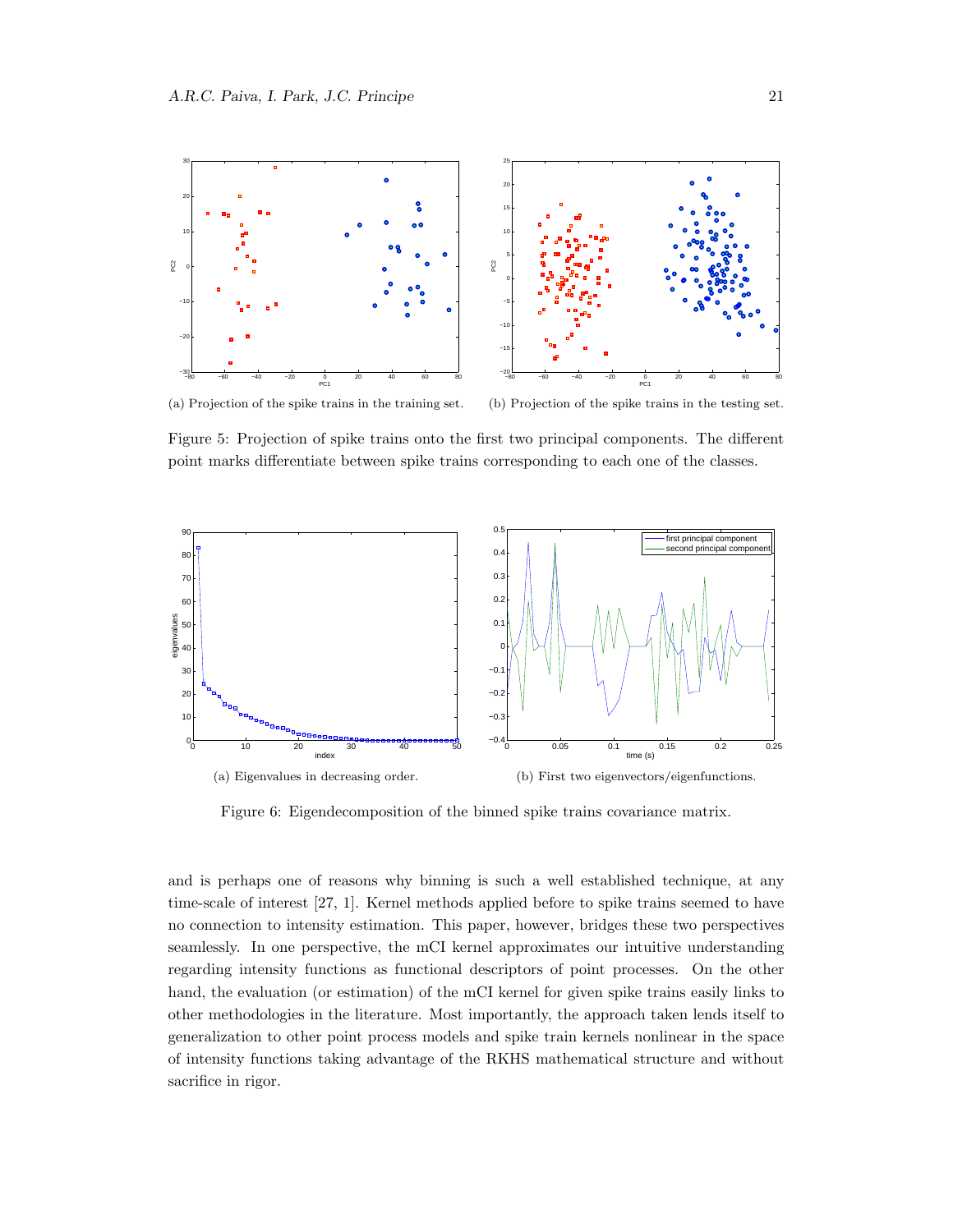![](_page_21_Figure_1.jpeg)

(a) Projection of the spike trains in the training set.

(b) Projection of the spike trains in the testing set.

Figure 7: Projection of spike trains onto the first two principal components of the covariance matrix of binned spike trains. The different point marks differentiate between spike trains corresponding to each one of the classes.

In addition to this enlightening connection of point of view, the rigorous yet general mathematical approach towards the problem of optimization for manipulating spike trains clarifies exactly from basic principles which kernels can be used and what are the general properties of the mCI kernel defined. Even though it may be argued that kernel methods can applied directly for spike trains data given a kernel, the true meaning of using such a kernel cannot be well determined. This is one of the strengths of the explicit construction followed. In this way, the general structure of the RKHS space induced is well understood allowing for methods to be derived from their basic ideas. Additionally, we were able to establish a close mathematical relationship to several congruent spaces where the derived methods can be thoroughly comprehended. Still, it must be remarked that the mCI kernel presented here will likely not be the most appropriate for a number of problems. This was not the goal of this paper. Instead one of our aims was to show how other kernels that operate with spike trains may be easily formulated. Depending on a specific application other kernels may be defined which lead to simpler solutions and/or are computationally simpler.

It is noteworthy that the mCI kernel is not restricted to applications with spike trains but rather can be applied to processing with any Poisson point processes. In fact, the mCI kernel can be applied for even more general point processes. Naturally, it might not be the optimum inner product for point processes other than Poisson processes since the intensity function does not fully characterizes the process but, in a sense, this is similar to the use of cross-correlation in continuous random processes, which is only sensitive to second-order statistics.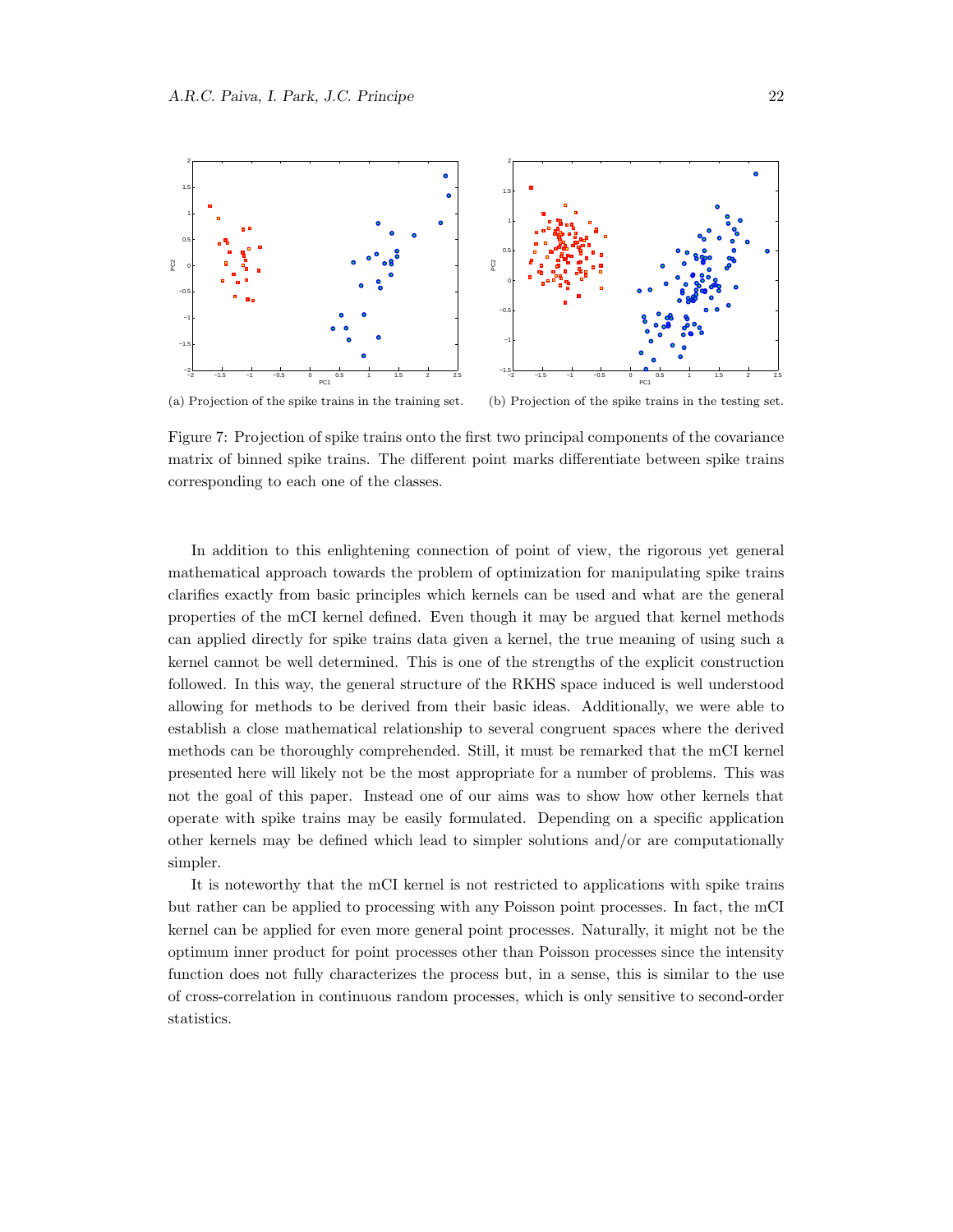## Acknowledgements

A. R. C. Paiva was supported by Fundação para a Ciência e a Tecnologia (FCT), Portugal, under grant SRFH/BD/18217/2004. This work was partially supported by NSF grants ECS-0422718 and CISE-0541241.

## A Proofs

This section presents the proofs for properties 2, 5 and 6 in section 5.1.

Proof (Property 2): The symmetry of the matrix results immediately from property 1.

By definition, a matrix is non-negative definite if and only if  $a^T V a \ge 0$ , for any  $a^T =$  $[a_1, \ldots, a_n]$  with  $a_i \in \mathbb{R}$ . So, we have that

$$
\mathbf{a}^T \mathbf{V} \mathbf{a} = \sum_{i=1}^n \sum_{j=1}^n a_i a_j I(s_i, s_j), \tag{44}
$$

which, making use of the mCI kernel definition (equation  $(12)$ ), yields

$$
\mathbf{a}^T \mathbf{V} \mathbf{a} = \int_{\mathcal{T}} \left( \sum_{i=1}^n a_i \lambda_{s_i}(t) \right) \left( \sum_{j=1}^n a_j \lambda_{s_j}(t) \right) dt
$$
  
= 
$$
\left\langle \sum_{i=1}^n a_i \lambda_{s_i}, \sum_{j=1}^n a_j \lambda_{s_j} \right\rangle_{L_2(\mathcal{T})}
$$
  
= 
$$
\left\| \sum_{i=1}^n a_i \lambda_{s_i} \right\|_{L_2(\mathcal{T})} \ge 0,
$$
 (45)

since the norm is non-negative.  $\Box$ 

*Proof (Property 5):* Consider the  $2 \times 2$  CI kernel matrix,

$$
\boldsymbol{V} = \left[ \begin{array}{cc} I(s_i, s_i) & I(s_i, s_j) \\ I(s_j, s_i) & I(s_j, s_j) \end{array} \right].
$$

From property 2, this matrix is symmetric and non-negative definite. Hence, its determinant is non-negative [38, pg. 245]. Mathematically,

$$
\det(\mathbf{V}) = I(s_i, s_i)I(s_j, s_j) - I^2(s_i, s_j) \ge 0,
$$

which proves the result of equation (16).

*Proof (Property 6)*: Consider two spike trains,  $s_i, s_j \in \mathcal{S}(\mathcal{T})$ . The norm of the sum of two spike trains is

$$
\left\|\lambda_{s_i} + \lambda_{s_j}\right\|^2 = \left\langle\lambda_{s_i} + \lambda_{s_j}, \lambda_{s_i} + \lambda_{s_j}\right\rangle
$$
\n(46a)

$$
= \langle \lambda_{s_i}, \lambda_{s_i} \rangle + 2 \langle \lambda_{s_i}, \lambda_{s_j} \rangle + \langle \lambda_{s_j}, \lambda_{s_j} \rangle \tag{46b}
$$

$$
\leq \|\lambda_{s_i}\|^2 + 2\|\lambda_{s_i}\| \|\lambda_{s_j}\| + \|\lambda_{s_j}\|^2 \tag{46c}
$$

$$
= (\|\lambda_{s_i}\| + \|\lambda_{s_j}\|)^2, \qquad (46d)
$$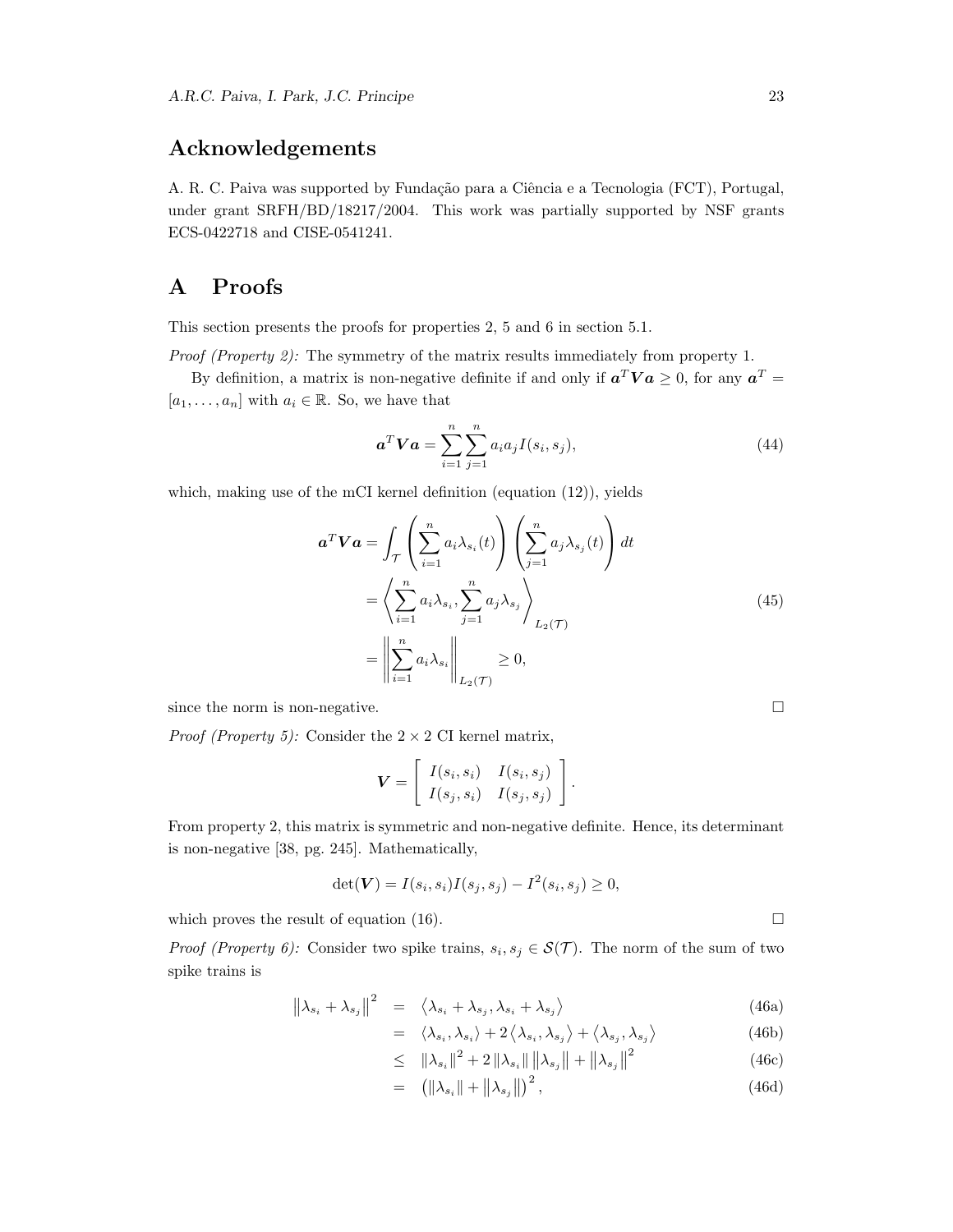with the upper bound in step 46c established by the Cauchy-Schwarz inequality (Property 5).  $\Box$ 

## References

- [1] Peter Dayan and L. F. Abbott. Theoretical Neuroscience: Computational and Mathematical Modeling of Neural Systems. MIT Press, Cambridge, MA, USA, 2001.
- [2] Wolfgang Maass, Thomas Natschläger, and Henry Markram. Real-time computing without stable states: A new framework for neural computation based on perturbations. Neural Comp., 14(11):2531–2560, 2002. doi: 10.1162/089976602760407955.
- [3] Wolfgang Maass and Christopher M. Bishop, editors. Pulsed Neural Networks. MIT Press, 1998.
- [4] Sander M. Bohte, Joost N. Kok, and Han La Poutré. Error-backpropagation in temporally encoded networks of spiking neurons. Neurocomp., 48(1–4):17–37, October 2002. doi: 10.1016/S0925-2312(01)00658-0.
- [5] Jonathan D. Victor and Keith P. Purpura. Nature and precision of temporal coding in visual cortex: A metric-space analysis. J. Neurophysiol., 76(2):1310–1326, August 1996.
- [6] Jonathan D. Victor and Keith P. Purpura. Metric-space analysis of spike trains: theory, algorithms, and application. Network: Comp. Neural Sys., 8:127–164, October 1997.
- [7] M. C. W. van Rossum. A novel spike distance. Neural Comp., 13(4):751–764, 2001.
- [8] Andrew Carnell and Daniel Richardson. Linear algebra for time series of spikes. In Proc. European Symp. on Artificial Neural Networks, pages 363–368, Bruges, Belgium, April 2005.
- [9] Benjamin Schrauwen and Jan Van Campenhout. Linking non-binned spike train kernels to several existing spike train distances. Neurocomp., 70(7–8):1247–1253, March 2007. doi: 10.1016/j.neucom.2006.11.017.
- [10] António R. C. Paiva, Il Park, and José C. Príncipe. Reproducing kernel Hilbert spaces for spike train analysis. In Proc. IEEE Int. Conf. on Acoustics, Speech, and Signal Processing, ICASSP-2008, Las Vegas, NV, USA, April 2008.
- [11] Emanuel Parzen. Statistical inference on time series by Hilbert space methods. Technical Report 23, Applied Mathematics and Statistics Laboratory, Stanford University, Stanford, California, January 1959.
- [12] Emanuel Parzen. Statistical inference on time series by RKHS methods. In Ronald Pyke, editor, Proc. 12th Biennal Int. Seminar of the Canadian Mathematical Congress, pages 1–37, 1970.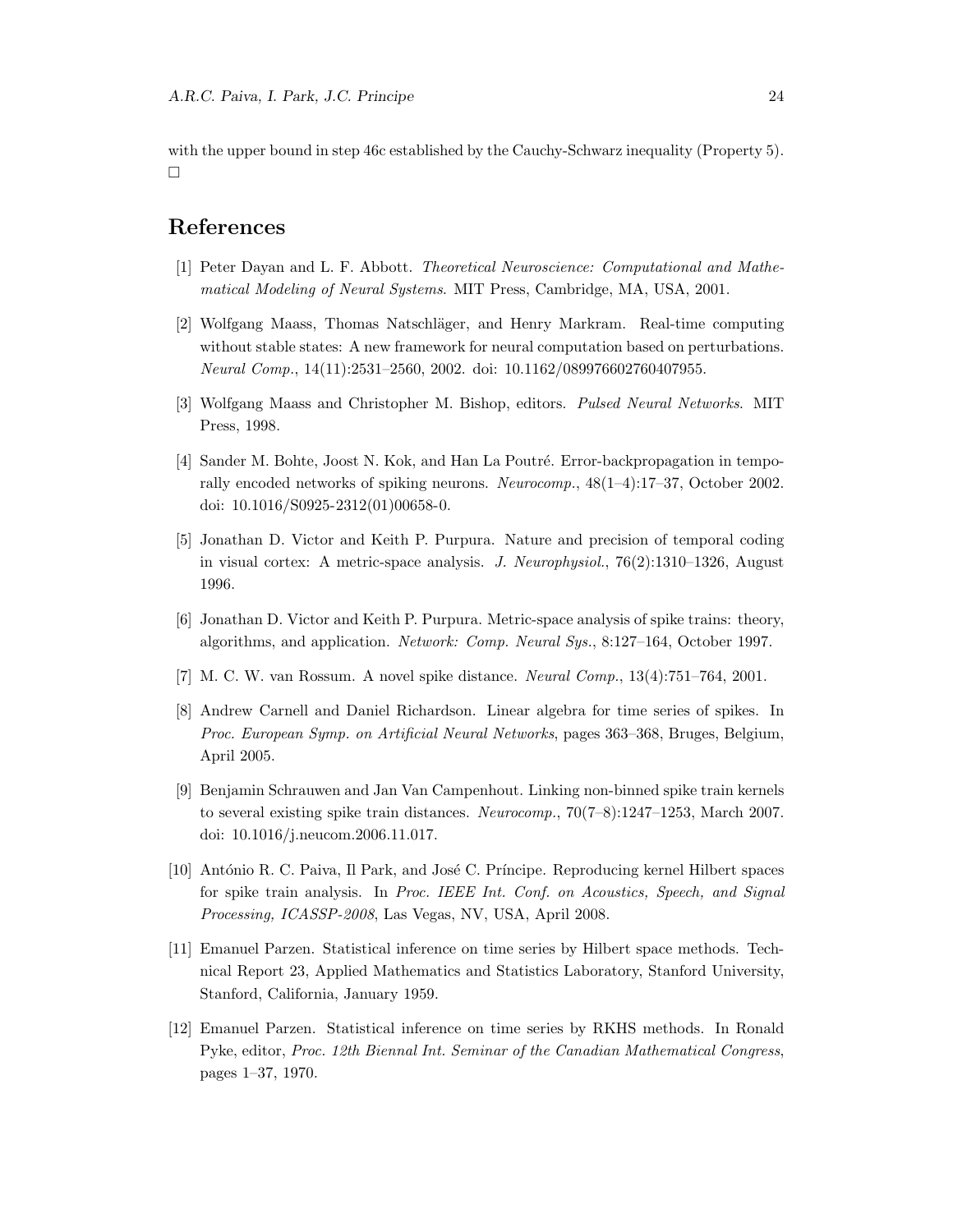- [13] Thomas Kailath. RKHS approach to detection and estimation problems–part I: Deterministic signals in gaussian noise. *IEEE Trans. Inform. Theory*,  $17(5):530-549$ , September 1971.
- [14] Thomas Kailath and Howard L. Weinert. An RKHS approach to detection and estimation problems–part II: Gaussian signal detection. IEEE Trans. Inform. Theory, 21 (1):15–23, January 1975.
- [15] Thomas Kailath and Donald L. Duttweiler. An RKHS approach to detection and estimation problems–part III: Generalized innovations representations and a likelihoodratio formula. IEEE Trans. Inform. Theory, 18(6):730–745, November 1972.
- [16] Bernhard Schölkopf, Christopher J. C. Burges, and Alexander J. Smola, editors. Advances in Kernel Methods: Support Vector Learning. MIT Press, 1999.
- [17] Vladimir N. Vapnik. The Nature of Statistical Learning Theory. Springer, 1995.
- [18] Grace Wahba. Spline Models for Observational Data, volume 59 of CBMS-NSF Regional Conference Series in Applied Mathematics. SIAM, 1990.
- [19] Simon Haykin. Adaptive Filter Processing. Prentice-Hall, 4nd edition, 2002.
- [20] N. Aronszajn. Theory of reproducing kernels. Trans. Am. Math. Soc., 68(3):337–404, May 1950.
- [21] E. H. Moore. On properly positive Hermitian matrices. Bull. Am. Math. Soc., 23:59, 1916.
- [22] J. Mercer. Functions of positive and negative type, and their connection with the theory of integral equations. *Phil. Trans. R. Soc. London – A*,  $209:415-446$ , 1909.
- [23] Emanuel Parzen. Time Series Analysis Papers. Holden-Day, San Francisco, CA, 1967.
- [24] José C. Príncipe, Dongxin Xu, and John W. Fisher. Information theoretic learning. In Simon Haykin, editor, Unsupervised Adaptive Filtering, volume 2, pages 265–319. John Wiley & Sons, 2000.
- [25] Christian Berg, Jens Peter Reus Christensen, and Paul Ressel. Harmonic Analysis on Semigroups: Theory of Positive Definite and Related Functions. Springer-Verlag, New York, NY, 1984.
- [26] D. L. Snyder. Random Point Process in Time and Space. John Viley & Sons, New York, 1975.
- [27] Fred Rieke, David Warland, Rob de Ruyter van Steveninck, and William Bialek. Spikes: exploring the neural code. MIT Press, Cambridge, MA, USA, 1999. ISBN 0-262-18174-6.
- [28] S. Schreiber, J. M. Fellous, D. Whitmer, P. Tiesinga, and T. J. Sejnowski. A new correlation-based measure of spike timing reliability. Neurocomp., 52–54:925–931, June 2003. doi: 10.1016/S0925-2312(02)00838-X.